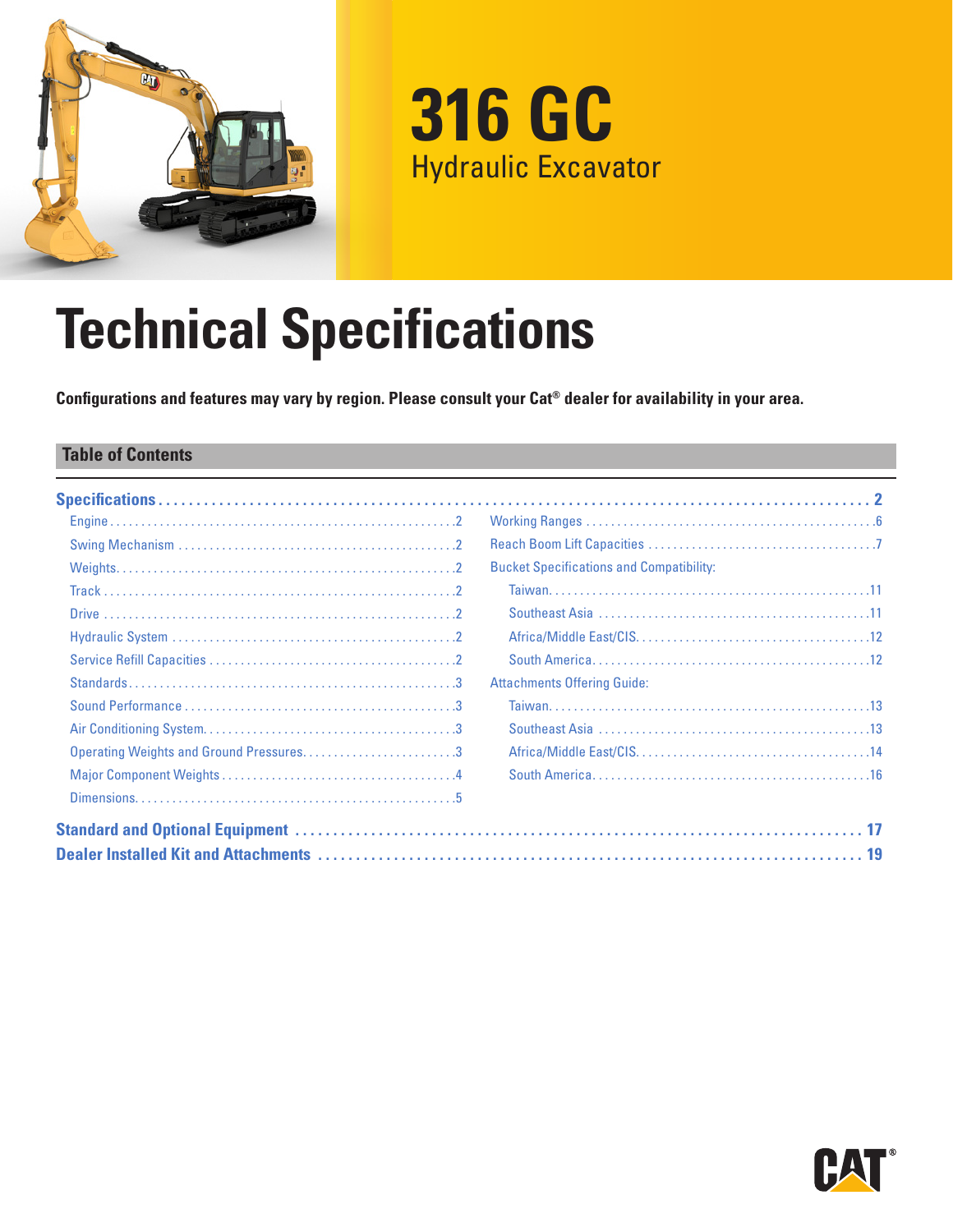<span id="page-1-0"></span>

| <b>Engine</b>                                  |                                |                       |
|------------------------------------------------|--------------------------------|-----------------------|
| Engine Model                                   | $Cat^{\circledR} C3.6$         |                       |
| Net Power $-$ ISO 9249                         | 77.3 kW                        | $104$ hp              |
| Engine Power $-$ ISO 14396                     | 82 kW                          | 110 <sub>hp</sub>     |
| Bore                                           | 98 mm                          | 4 in                  |
| Stroke                                         | $120 \text{ mm}$               | $5$ in                |
| Displacement                                   | 3.6L                           | $220$ in <sup>3</sup> |
| $\mathbf{D}$ and $\mathbf{C}$ and $\mathbf{D}$ | $H_{\text{max}}$ to $D \Omega$ |                       |

Biodiesel Capability Up to B20

• The 316 GC meets U.S. EPA Tier 3 and EU Stage IIIA emission standards, equivalent to China Nonroad Stage III.

- Advertised power is tested per the specified standard in effect at the time of manufacture.
- Net power advertised is the power available at the flywheel when the engine is equipped with fan, air intake system, exhaust system and alternator.
- Engine speed 2,200 rpm.
- No engine power derating required below 3000 m (9,840 ft) altitude.
- <sup>1</sup> Cat engines are compatible with the following renewable, alternative, and bio-fuels\* with lower greenhouse gas emission impact:
- $\nabla$ Up to B20 biodiesel (FAME)\*\*
- Up to 100% HVO and GTL renewable fuels
- \*\*Refer to guidelines for successful application. Please consult your Cat dealer or "Caterpillar Machine Fluids Recommendations" (SEBU6250) for details.
- \*\*For use of blends up to B100, consult your Cat dealer.

### **Swing Mechanism**

| Swing Speed          | $11.5$ rpm        |               |
|----------------------|-------------------|---------------|
| Maximum Swing Torque | $43$ kN $\cdot$ m | 31,634 lbf-ft |

#### **Weights**

Operating Weight 14 294 kg 31,500 lb

• Long undercarriage, HD 4.65 m (15'3") boom, HD R2.5 (8'2") stick, GD  $0.65 \text{ m}^3 (0.85 \text{ yd}^3)$  bucket and 500 mm (20") triple grouser shoes.

### **Track**

| $500 \text{ mm}$<br>$600 \text{ mm}$    | $20 \text{ in}$<br>$24$ in |
|-----------------------------------------|----------------------------|
|                                         |                            |
|                                         |                            |
|                                         |                            |
|                                         | $28$ in                    |
| 770 mm                                  | 30 in                      |
| 46                                      |                            |
| 7                                       |                            |
| Number of Carrier Rollers (each side) 2 |                            |
|                                         | $700 \text{ mm}$           |

#### **Drive**

| $35^{\circ}/70\%$  |              |
|--------------------|--------------|
| $5.4 \text{ km/h}$ | $3.4$ mph    |
| 116 kN             | $26,100$ lbf |
|                    |              |

#### **Hydraulic System**

| Main System $-$ Maximum Flow $-$<br>Implement | $268$ L/min       | 71 gal/min |  |
|-----------------------------------------------|-------------------|------------|--|
| Maximum Pressure - Equipment -<br>Normal      | 35 000 kPa        | 5,076 psi  |  |
| Maximum Pressure - Travel                     | 35 000 kPa        | 5,076 psi  |  |
| Maximum Pressure – Swing                      | 26 000 kPa        | 3,771 psi  |  |
| Boom Cylinder – Bore                          | $105 \text{ mm}$  | $4$ in     |  |
| Boom Cylinder – Stroke                        | $1015 \text{ mm}$ | $40$ in    |  |
| Stick Cylinder – Bore                         | $120 \text{ mm}$  | $5$ in     |  |
| Stick Cylinder – Stroke                       | 1197 mm           | $47$ in    |  |
| Bucket Cylinder – Bore                        | $100 \text{ mm}$  | $4$ in     |  |
| Bucket Cylinder – Stroke                      | 939 mm            | $37$ in    |  |

### **Service Refill Capacities**

| <b>Fuel Tank Capacity</b>         | 237L  | $62.6$ gal |
|-----------------------------------|-------|------------|
| Cooling System                    | 11L   | $2.9$ gal  |
| Engine Oil (with filter)          | 11L   | $2.9$ gal  |
| Final Drive (each)                | 3 L   | $0.8$ gal  |
| Hydraulic System (including tank) | 145 L | 38.3 gal   |
| Hydraulic Tank                    | 77 L  | $20.3$ gal |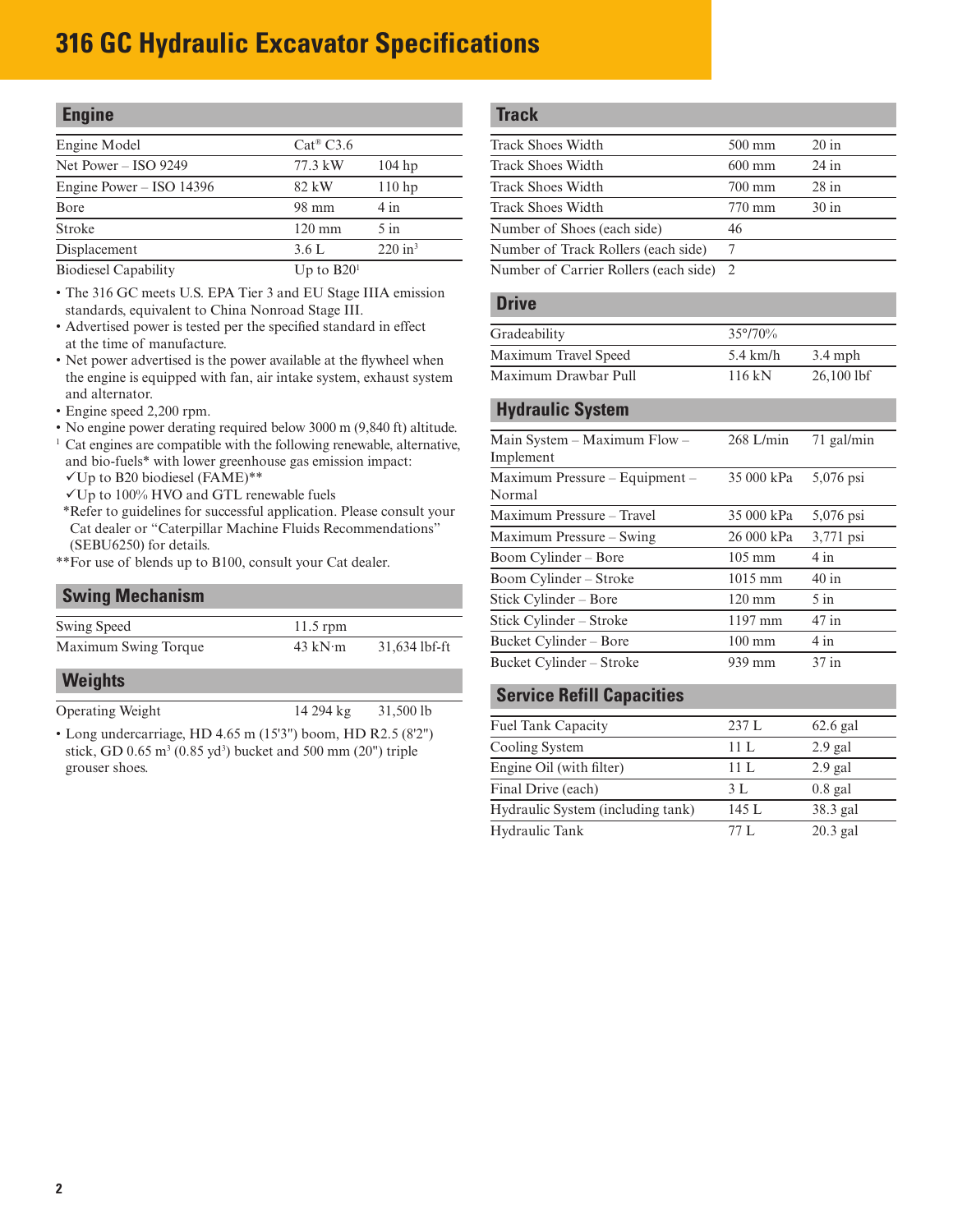<span id="page-2-0"></span>

| stanuarus |  |
|-----------|--|
|           |  |
| Rrakes    |  |

ISO 10265:2008 Cab/FOGS ISO 10262:1998 (Level I)

### **Sound Performance**

| ISO 6395 (external)   | $101 \text{ dB}(A)$ |
|-----------------------|---------------------|
| GB 16710 (external)   | $103 \text{ dB}(A)$ |
| GB 16710 (inside cab) | $80 \text{ dB}(A)$  |

• When properly installed and maintained, the cab offered by Caterpillar, when tested with doors and windows closed according to ANSI/SAE J1166 OCT98, meets OSHA and MSHA requirements for operator sound exposure limits in effect at time of manufacture.

• Hearing protection may be needed when operating with an open operator station and cab (when not properly maintained or doors/ windows open) for extended periods or in a noisy environment.

# **Air Conditioning System**

The air conditioning system on this machine contains the fluorinated greenhouse gas refrigerant R134a (Global Warming Potential = 1430). The system contains 0.85 kg of refrigerant, which has a  $CO<sub>2</sub>$  equivalent of 1.216 metric tonnes.

### **Operating Weights and Ground Pressures**

|                                                                                                  |                    | 500 mm (20")<br><b>Triple Grouser Shoes</b> |                    | 600 mm (24")<br><b>Triple Grouser Shoes</b> |                    | 700 mm (28")<br><b>Triple Grouser Shoes</b> |                    | 770 mm (30")<br><b>Triple Grouser Shoes</b> |
|--------------------------------------------------------------------------------------------------|--------------------|---------------------------------------------|--------------------|---------------------------------------------|--------------------|---------------------------------------------|--------------------|---------------------------------------------|
| <b>Base Machine Configurations</b>                                                               | Weight             | Ground<br><b>Pressure</b>                   | Weight             | Ground<br><b>Pressure</b>                   | Weight             | Ground<br><b>Pressure</b>                   | Weight             | Ground<br><b>Pressure</b>                   |
|                                                                                                  | kg (lb)            | kPa (psi)                                   | kg (lb)            | kPa (psi)                                   | kg (lb)            | kPa (psi)                                   | kg (lb)            | kPa (psi)                                   |
| <b>Base Frame with Track Rollers and Carrier Rollers</b>                                         |                    |                                             |                    |                                             |                    |                                             |                    |                                             |
| 3.2 mt $(7,050 \text{ lb})$ Counterweight +<br><b>Long Undercarriage Base Machine</b>            |                    |                                             |                    |                                             |                    |                                             |                    |                                             |
| HD Boom + HD $2.5$ m $(8'2'')$ Stick<br>$+0.65$ m <sup>3</sup> (0.85 yd <sup>3</sup> ) GD Bucket | 14 300<br>(31,500) | 42.6<br>(6.2)                               | 14 600<br>(32,100) | 36.2<br>(5.3)                               | 14 800<br>(32,600) | 31.5<br>(4.6)                               | 14 900<br>(32,900) | 28.9<br>(4.2)                               |
| HD Boom $+3.0$ m (9'8") Stick<br>$+0.65$ m <sup>3</sup> (0.85 yd <sup>3</sup> ) GD Bucket        | 14 300<br>(31,600) | 42.7<br>(6.2)                               | 14 600<br>(32,200) | 36.3<br>(5.3)                               | 14 800<br>(32,700) | 31.5<br>(4.6)                               | 15 000<br>(33,000) | 29.0<br>(4.2)                               |

All operating weights include a 90% fuel tank with 75 kg (165 lb) operator.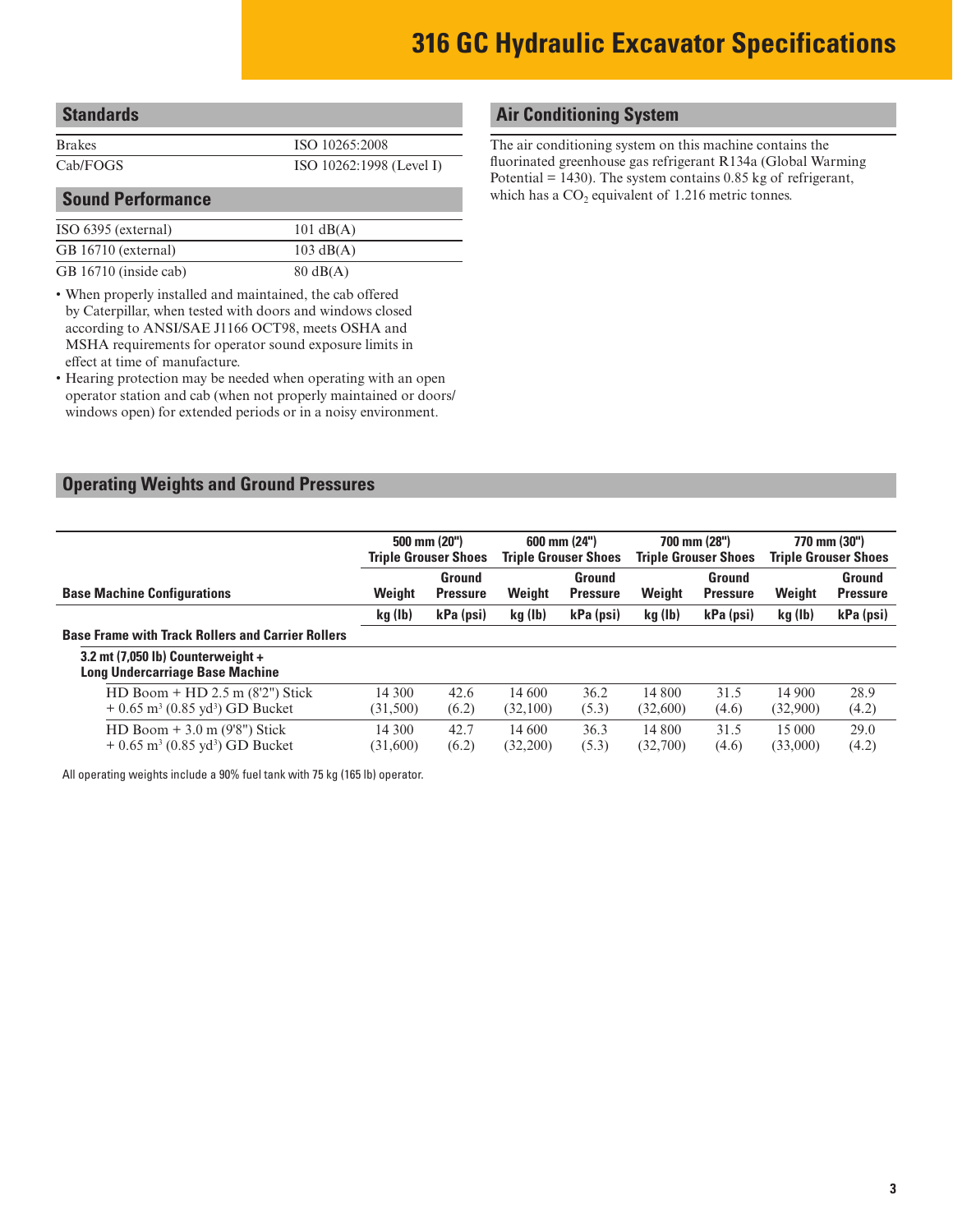# <span id="page-3-0"></span>**Major Component Weights**

|                                                                                                                                                                                                   | kg     | $\mathbf{I}$ |
|---------------------------------------------------------------------------------------------------------------------------------------------------------------------------------------------------|--------|--------------|
| Base Machine Weight (with upper frame, undercarriage, counterweight – does not include boom, stick, bucket,<br>boom cylinders, stick cylinder, bucket cylinders, tracks, fuel tank and operator). |        |              |
| With 3.2 mt (7,050 lb) Counterweight, Swing Frame, Long Undercarriage                                                                                                                             | 11 460 | 25,260       |
| <b>Track Shoes:</b>                                                                                                                                                                               |        |              |
| 500 mm (20") Triple Grouser Track Shoes                                                                                                                                                           | 1540   | 3.390        |
| 600 mm (24") Triple Grouser Track Shoes                                                                                                                                                           | 1810   | 4,000        |
| 700 mm (28") Triple Grouser Track Shoes with Additional Steps                                                                                                                                     | 2030   | 4,470        |
| 770 mm (30") Triple Grouser Track Shoes with Additional Steps                                                                                                                                     | 2170   | 4,790        |
| Two Boom Cylinders                                                                                                                                                                                | 240    | 530          |
| Weight of 90% Fuel Tank and 75 kg (165 lb) Operator                                                                                                                                               | 260    | 580          |
| Counterweight:                                                                                                                                                                                    |        |              |
| 3.2 mt (7,050 lb) Counterweight                                                                                                                                                                   | 3200   | 7.050        |
| Swing Frame:                                                                                                                                                                                      |        |              |
| Swing Frame                                                                                                                                                                                       | 1330   | 2,940        |
| Undercarriage:                                                                                                                                                                                    |        |              |
| Base Frame with Track Rollers and Carrier Rollers for Long Undercarriage                                                                                                                          | 2680   | 5,920        |
| Booms (including lines, pins, stick cylinder):                                                                                                                                                    |        |              |
| 4.65 m (15'3") HD Boom                                                                                                                                                                            | 1300   | 2,870        |
| 4.65 m (15'3") HD Boom with HP AUX                                                                                                                                                                | 1340   | 2,960        |
| Sticks (including lines, pins, bucket cylinder, bucket linkage):                                                                                                                                  |        |              |
| 2.5 m (8'2") HD Stick                                                                                                                                                                             | 710    | 1,570        |
| 2.5 m (8'2") HD Stick with HP AUX                                                                                                                                                                 | 750    | 1,660        |
| 3.0 m (9'8") Reach Stick                                                                                                                                                                          | 750    | 1,650        |
| 3.0 m (9'8") Reach Stick with HP AUX                                                                                                                                                              | 790    | 1,740        |
| Buckets (without linkage, with tips and side cutters):                                                                                                                                            |        |              |
| $0.65$ m <sup>3</sup> (0.85 yd <sup>3</sup> ) General Duty Bucket                                                                                                                                 | 490    | 1,080        |
| 0.65 m <sup>3</sup> (0.85 yd <sup>3</sup> ) Severe Duty Bucket with J-GET                                                                                                                         | 570    | 1.300        |
| 0.65 m <sup>3</sup> (0.85 yd <sup>3</sup> ) Severe Duty Bucket with Advansys <sup>TM</sup> Tips                                                                                                   | 590    | 1,300        |
| 0.70 m <sup>3</sup> (0.92 yd <sup>3</sup> ) General Duty Bucket                                                                                                                                   | 520    | 1.100        |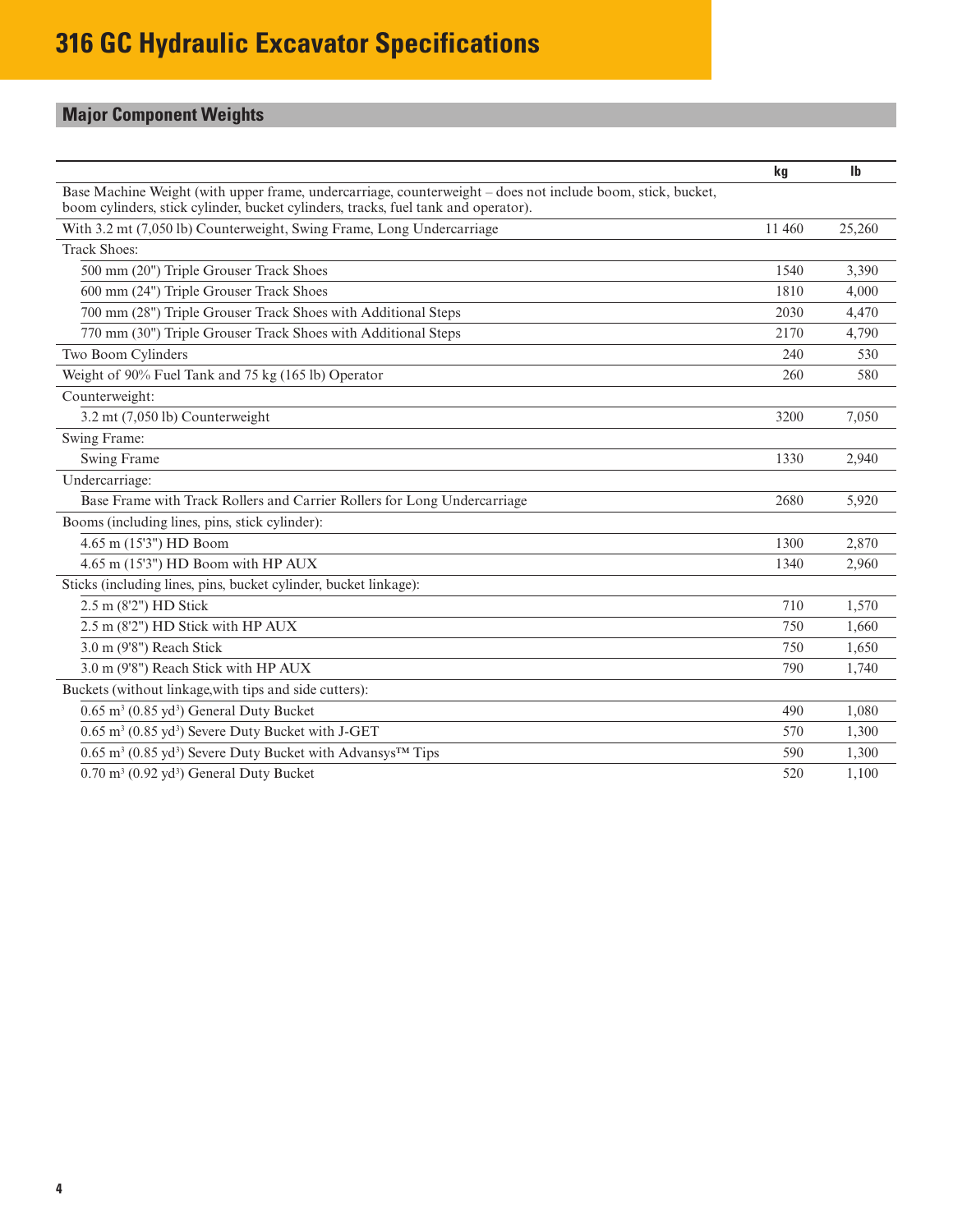# <span id="page-4-0"></span>**Dimensions**

All dimensions are approximate and may vary depending on bucket selection.



| <b>Boom Option</b>                                             | <b>HD Boom</b><br>$4.65$ m $(15'3'')$ |                     |                                     |                     |
|----------------------------------------------------------------|---------------------------------------|---------------------|-------------------------------------|---------------------|
| <b>Stick Options</b>                                           | <b>HD Stick</b><br>R2.5 m (8'2")      |                     | <b>Reach Stick</b><br>R3.0 m (9'8") |                     |
| 1 Machine Height:                                              |                                       |                     |                                     |                     |
| Cab Height                                                     | 2780 mm                               | 9'2''               | 2780 mm                             | 9'2''               |
| Handrails Height                                               | 2830 mm                               | 9'3''               | 2830 mm                             | 9'3''               |
| With Boom/Stick/Bucket Installed (with stick cylinder lines)   | 2820 mm                               | 9'3''               | 3140 mm                             | 10'4"               |
| With Boom/Stick Installed (with stick cylinder lines)          | 2700 mm                               | 8'10"               | 2950 mm                             | 9'8"                |
| With Boom Installed (with stick cylinder lines)                | 2170 mm                               | 7'2''               | 2170 mm                             | 7'2''               |
| 2 Machine Length:                                              |                                       |                     |                                     |                     |
| With Boom/Stick/Bucket Installed (with stick cylinder lines)   | 7770 mm                               | 25'6''              | 7700 mm                             | 25'3"               |
| With Boom/Stick Installed (with stick cylinder lines)          | 7770 mm                               | 25'6"               | 7770 mm                             | 25'6"               |
| With Boom Installed (with stick cylinder lines)                | 6900 mm                               | 22'8"               | 6900 mm                             | 22'8"               |
| 3 Upperframe Width                                             | 2490 mm                               | 8'2''               | 2490 mm                             | 8'2''               |
| 4 Tail Swing Radius $-3.2$ mt (7,050 lb) Counterweight         | 2290 mm                               | 7'6''               | 2290 mm                             | 7'6''               |
| <b>5</b> Counterweight Clearance                               | 900 mm                                | 2'11"               | 900 mm                              | 2'11"               |
| <b>6</b> Ground Clearance                                      | 430 mm                                | 1'5''               | 430 mm                              | 1'5''               |
| 7 Track Length - Length to Center of Rollers                   | 3040 mm                               | 10'0''              | 3040 mm                             | 10'0''              |
| <b>8</b> Overall Track Length                                  | 3750 mm                               | 12'4''              | 3750 mm                             | 12'4''              |
| 9 Track Gauge                                                  | 1990 mm                               | 6'6''               | 1990 mm                             | 6'6''               |
| 10 Track Width/Undercarriage Width (with steps/without steps): |                                       |                     |                                     |                     |
| 500 mm (20") Shoes                                             | 2490 mm                               | 8'2''               | 2490 mm                             | 8'2''               |
| 600 mm (24") Shoes                                             | 2590 mm                               | 8'6''               | 2590 mm                             | 8'6''               |
| 700 mm (28") Shoes                                             | 2690 mm                               | 8'10"               | 2690 mm                             | 8'10"               |
| 770 mm (30") Shoes                                             | 2760 mm                               | 9'1''               | 2760 mm                             | 9'1''               |
| <b>Bucket Type</b>                                             | GD                                    |                     | GD                                  |                     |
| <b>Bucket Capacity</b>                                         | $0.65 \text{ m}^3$                    | $0.85 \text{ yd}^3$ | $0.65 \text{ m}^3$                  | $0.85 \text{ yd}^3$ |
| <b>Bucket Tip Radius</b>                                       | $1050$ mm                             | 3'5''               | $1050$ mm                           | 3'5''               |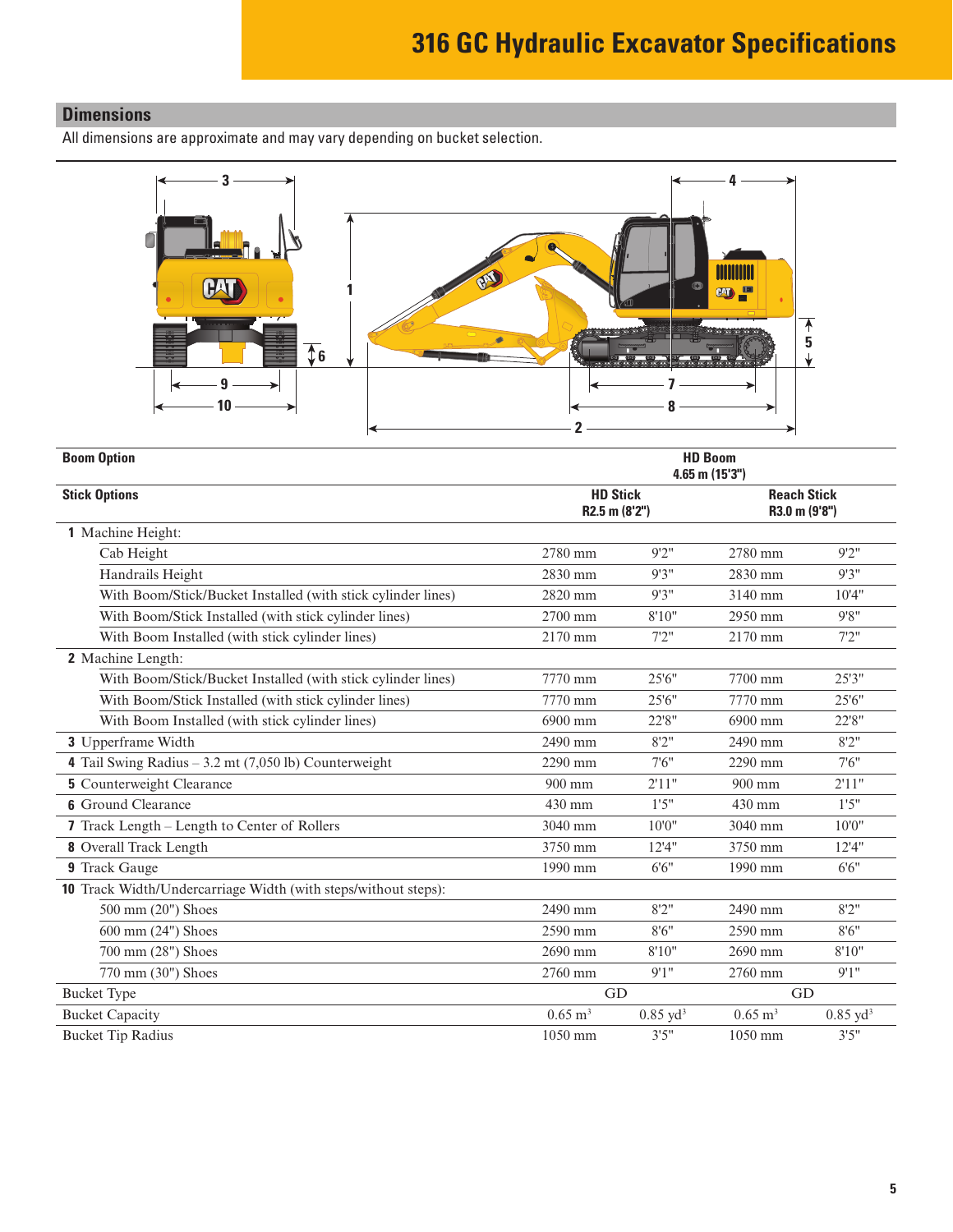# <span id="page-5-0"></span>**Working Ranges**

All dimensions are approximate and may vary depending on bucket selection.



| <b>Boom Option</b>                                         |                        |                                  | <b>HD Boom</b><br>$4.65$ m $(15'3'')$ |                                     |
|------------------------------------------------------------|------------------------|----------------------------------|---------------------------------------|-------------------------------------|
| <b>Stick Options</b>                                       |                        | <b>HD Stick</b><br>R2.5 m (8'2") |                                       | <b>Reach Stick</b><br>R3.0 m (9'8") |
| 1 Maximum Digging Depth                                    | 5530 mm                | 18'2"                            | $6030$ mm                             | 19'9"                               |
| <b>2</b> Maximum Reach at Ground Line                      | 8180 mm                | 26'10"                           | 8630 mm                               | 28'4"                               |
| <b>3</b> Maximum Cutting Height                            | 8500 mm                | 27'11"                           | 8720 mm                               | 28'7"                               |
| 4 Maximum Loading Height                                   | 6110 mm                | 20'1''                           | 6340 mm                               | 20'10"                              |
| <b>5</b> Minimum Loading Height                            | $2020$ mm              | 6'8"                             | $1530$ mm                             | 5'0''                               |
| <b>6</b> Maximum Depth Cut for 2440 mm (8'0") Level Bottom | 5330 mm                | 17'6"                            | 5850 mm                               | 19'2"                               |
| 7 Maximum Vertical Wall Digging Depth                      | 4860 mm                | 15'11"                           | 5230 mm                               | 17'2"                               |
| <b>8</b> Minimum Working Equipment Radius                  | 2440 mm                | 8'0''                            | 2550 mm                               | 8'4''                               |
| Bucket Digging Force (ISO)                                 | $109$ kN               | 24,500 lbf                       | $109$ kN                              | 24,500 lbf                          |
| Stick Digging Force (ISO)                                  | 75 kN                  | 16,860 lbf                       | $67$ kN                               | 15,060 lbf                          |
| <b>Bucket Type</b>                                         |                        | GD                               |                                       | GD                                  |
| <b>Bucket Capacity</b>                                     | $0.65 \; \mathrm{m}^3$ | $0.85 \text{ vd}^3$              | $0.65 \text{ m}^3$                    | $0.85 \text{ vd}^3$                 |
| <b>Bucket Tip Radius</b>                                   | 1050 mm                | 3'5''                            | $1050$ mm                             | 3'5''                               |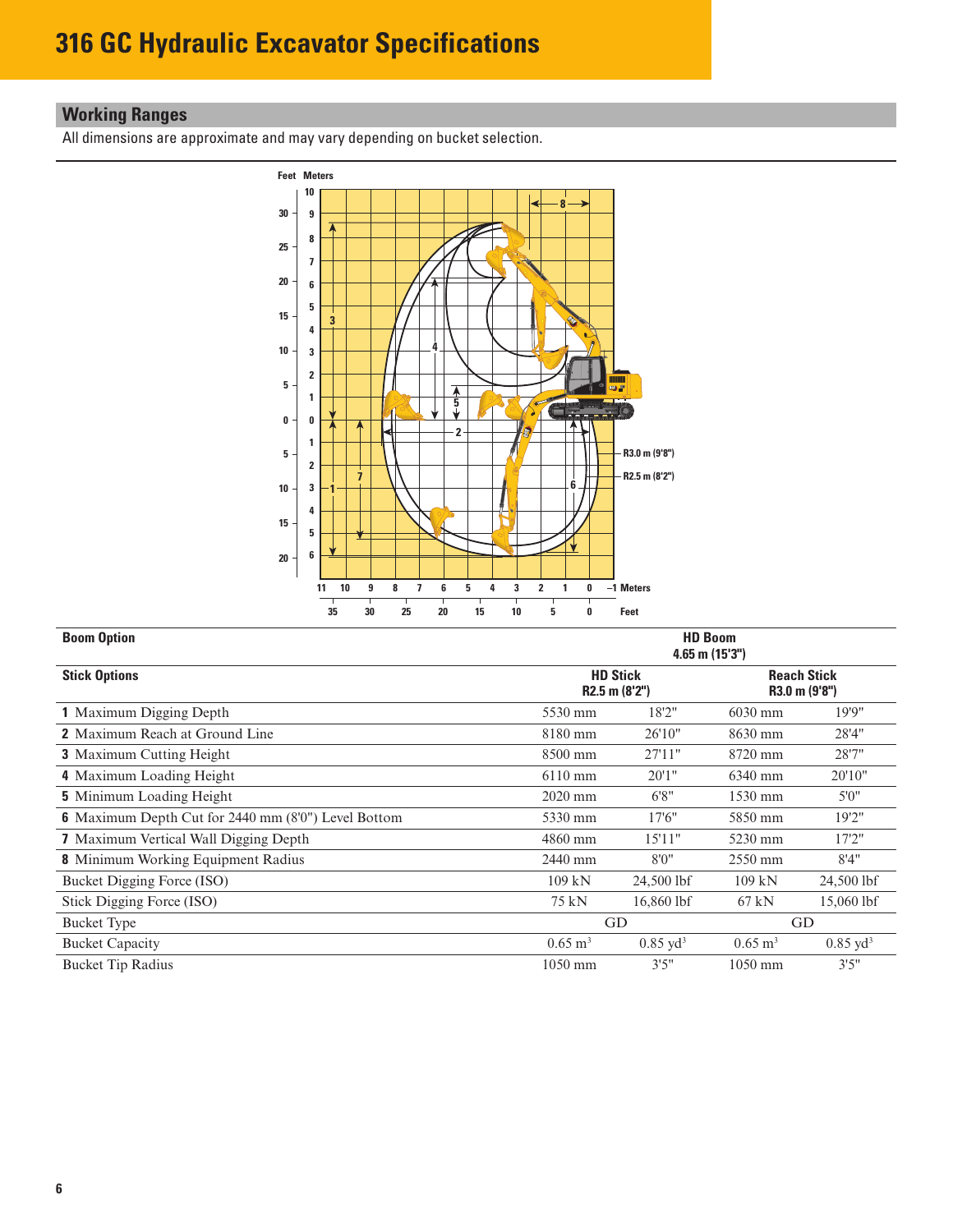## <span id="page-6-0"></span>**Reach Boom Lift Capacities – Counterweight: 3.2 mt (7,050 lb) – without Bucket**

|                         |                     | $2.5$ m $(8'2'')$<br>R2.5(HD)(w/HP) |                    | 4.65 m (15'3")   | $\rightarrow$<br>l | 1990 mm (6'6")    | 500 mm (20") Triple Grouser Track Shoes |                   |               |                     | 3040 mm (10'0")<br>3750 mm (12'4") |               |
|-------------------------|---------------------|-------------------------------------|--------------------|------------------|--------------------|-------------------|-----------------------------------------|-------------------|---------------|---------------------|------------------------------------|---------------|
|                         | 1500 mm/5'0"        |                                     |                    |                  | 3000 mm/10'0"      |                   | 4500 mm/15'0"                           | 6000 mm/20'0"     |               |                     |                                    |               |
|                         | $\mathbb{F}_1$<br>Þ |                                     | 判                  | Ë                | 判                  | Þ                 | $\overline{\Psi}$                       | Þ                 | 軥             | Þ                   | mm<br>ft/in                        |               |
| 6000 mm<br>20'0"        | kg<br>Ib            |                                     |                    |                  |                    | *3400<br>$*7,500$ | *3400<br>$*7,500$                       |                   |               | *2450<br>$*5,400$   | $*2450$<br>$*5,400$                | 5380<br>17'4" |
| 4500 mm<br>15'0"        | kg<br>-lb           |                                     |                    |                  |                    | *3600<br>$*7,800$ | *3600<br>$*7,800$                       | *3550<br>$*7,200$ | 2650<br>5,700 | $*2250$<br>$*4,950$ | $*2250$<br>*4,950                  | 6380<br>20'9" |
| 3000 mm<br>10'0"        | kg<br>Ib            |                                     |                    | *5950<br>*12,700 | *5950<br>*12,700   | *4350<br>$*9,450$ | 4050<br>8,700                           | *3750<br>$*8,200$ | 2600<br>5,550 | $*2250$<br>$*4,900$ | 2050<br>4,500                      | 6910<br>22'7" |
| 1500 mm<br>5'0"         | kg<br>Ib            |                                     |                    | *8500<br>*18,300 | 6700<br>14,450     | *5350<br>*11,550  | 3750<br>8,050                           | 3800<br>8,200     | 2450<br>5,300 | $*2350$<br>$*5,100$ | 1900<br>4,200                      | 7080<br>23'2" |
| 0 <sub>mm</sub><br>0'0" | kg<br>ТĎ            |                                     |                    | *7850<br>*18,200 | 6350<br>13,600     | 5700<br>12,300    | 3500<br>7,550                           | 3700<br>7,950     | 2350<br>5,050 | *2600<br>$*5,650$   | 1950<br>4,250                      | 6930<br>22'8" |
| $-1500$ mm<br>-5'0"     | kg<br>IБ            | *5550<br>*12,450                    | *5550<br>*12,450   | *9250<br>*20,050 | 6300<br>13,500     | 5600<br>12,050    | 3450<br>7,400                           | 3650<br>7,900     | 2350<br>5,000 | *3100<br>$*6,850$   | 2150<br>4,700                      | 6420<br>21'0" |
| $-3000$ mm<br>$-10'0''$ | kg<br>Ib            | *10 050<br>$*22,600$                | *10 050<br>*22,600 | *8100<br>*17,400 | 6400<br>13,750     | *5500<br>*11,750  | 3500<br>7,500                           |                   |               | *4150<br>$*9,150$   | 2700<br>6,000                      | 5470<br>17'9" |

### **Reach Boom Lift Capacities – Counterweight: 3.2 mt (7,050 lb) – without Bucket**

|                                                                                                                                                              | R2.5(HD)(w/HP)       | 2.5 m (8'2") $-$   |                  | 4.65 m (15'3")     | $\rightarrow$<br>E | Ē<br>1990 mm (6'6") | 600 mm (24") Triple Grouser Track Shoes |                   |               |                     | 3040 mm (10'0")<br>3750 mm (12'4") |               |
|--------------------------------------------------------------------------------------------------------------------------------------------------------------|----------------------|--------------------|------------------|--------------------|--------------------|---------------------|-----------------------------------------|-------------------|---------------|---------------------|------------------------------------|---------------|
|                                                                                                                                                              |                      |                    | 1500 mm/5'0"     |                    | 3000 mm/10'0"      |                     | 4500 mm/15'0"                           |                   | 6000 mm/20'0" |                     |                                    |               |
|                                                                                                                                                              |                      | ╟╜                 | ďP               | կ≬<br>† 1          | Þ                  | ╟╢                  | Þ                                       | ₽                 | ďP            | ╟╜                  | F                                  | mm<br>ft/in   |
| 6000 mm<br>20'0"                                                                                                                                             | kg<br>lb             |                    |                  |                    |                    | *3400<br>$*7,500$   | *3400<br>$*7,500$                       |                   |               | $*2450$<br>$*5,400$ | *2450<br>$*5,400$                  | 5380<br>17'4" |
| 4500 mm<br>15'0"                                                                                                                                             | kg<br>Ib             |                    |                  |                    |                    | $*3600$<br>$*7,800$ | *3600<br>$*7,800$                       | *3550<br>$*7,200$ | 2700<br>5,800 | $*2250$<br>*4,950   | $*2250$<br>*4,950                  | 6380<br>20'9" |
| 3000 mm<br>10'0"                                                                                                                                             | kg<br>Ib             |                    |                  | *5950<br>*12,700   | *5950<br>*12,700   | *4350<br>*9,450     | 4100<br>8,800                           | $*3750$<br>*8,200 | 2650<br>5,650 | *2250<br>*4,900     | 2100<br>4,600                      | 6910<br>22'7" |
| 1500 mm<br>5'0"                                                                                                                                              | kg<br>Ib             |                    |                  | $*8500$<br>*18,300 | 6850<br>14.700     | $*5350$<br>*11,550  | 3800<br>8,200                           | 3900<br>8,350     | 2500<br>5,400 | *2350<br>$*5,100$   | 1950<br>4,300                      | 7080<br>23'2" |
| 0 <sub>mm</sub><br>0'0"                                                                                                                                      | kg<br>lb             |                    |                  | *7850<br>*18,200   | 6450<br>13,850     | 5850<br>12,500      | 3600<br>7,700                           | 3800<br>8,100     | 2400<br>5,150 | *2600<br>*5,650     | 1950<br>4,300                      | 6930<br>22'8" |
| $-1500$ mm<br>$-5'0''$                                                                                                                                       | kg<br>Ib             | $*5550$<br>*12,450 | *5550<br>*12,450 | $*9250$<br>*20,050 | 6400<br>13,700     | 5750<br>12,300      | 3500<br>7,500                           | 3750<br>8,050     | 2350<br>5,100 | *3100<br>$*6,850$   | 2200<br>4,800                      | 6420<br>21'0" |
| $-3000$ mm<br>*10 050<br>*10 050<br>$*8100$<br>*5500<br>6500<br>3550<br>kg<br>$-10'0''$<br>Ib<br>*22,600<br>*22,600<br>*17,400<br>7,650<br>14,000<br>*11,750 |                      |                    |                  |                    |                    |                     |                                         |                   |               | $*4150$<br>$*9,150$ | 2750<br>6,100                      | 5470<br>17'9" |
|                                                                                                                                                              | ISO 10567<br>$\star$ |                    |                  |                    |                    |                     |                                         |                   |               |                     |                                    |               |

\* Indicates that the load is limited by hydraulic lifting capacity rather than tipping load. The above loads are in compliance with hydraulic excavator lift capacity standard ISO 10567:2007. They do not exceed 87% of hydraulic lifting capacity or 75% of tipping load. Weight of all lifting accessories must be deducted from the above lifting capacities. Lifting capacities are based on the machine standing on a firm, uniform supporting surface. The use of a work tool attachment point to handle/lift objects, could affect the machine lift performance.

Lift capacity stays with ±5% for all available track shoes.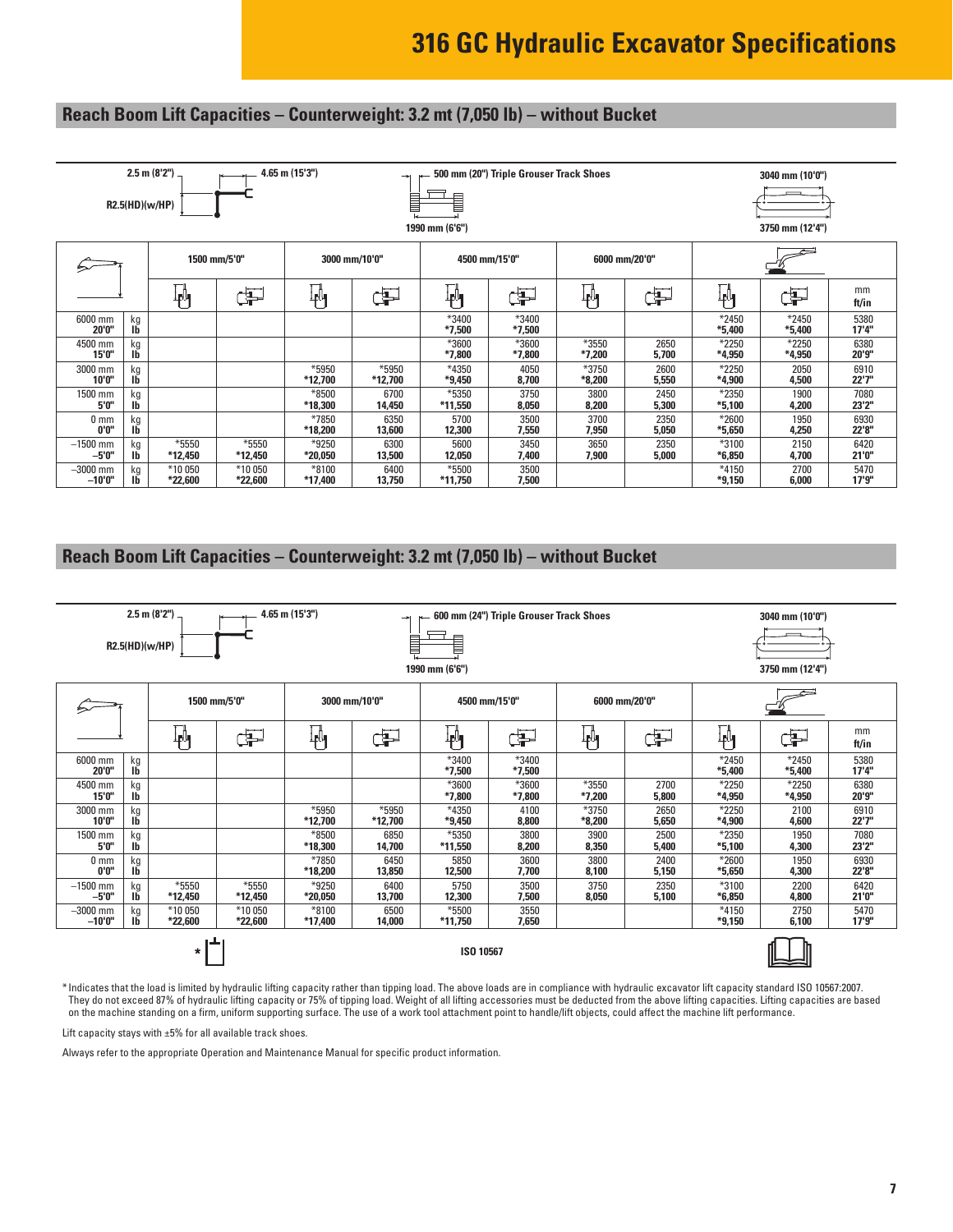### **Reach Boom Lift Capacities – Counterweight: 3.2 mt (7,050 lb) – without Bucket**

|                          |              | $2.5$ m $(8'2'')$<br>R2.5(HD)(w/HP) |                    | $4.65$ m $(15'3'')$ | ⇥<br>B           | ▤<br>1990 mm (6'6") | 700 mm (28") Triple Grouser Track Shoes |                   |               |                     | 3040 mm (10'0")<br>3750 mm (12'4") |               |
|--------------------------|--------------|-------------------------------------|--------------------|---------------------|------------------|---------------------|-----------------------------------------|-------------------|---------------|---------------------|------------------------------------|---------------|
|                          | 1500 mm/5'0" |                                     |                    | 3000 mm/10'0"       |                  | 4500 mm/15'0"       |                                         |                   | 6000 mm/20'0" |                     |                                    |               |
|                          |              | 軥                                   | F                  | ₩                   | ď                | 判                   | Þ                                       | 軜                 | ď             | ╟╜                  | Œ                                  | mm<br>ft/in   |
| 6000 mm<br>20'0"         | kg<br>IĎ     |                                     |                    |                     |                  | *3400<br>$*7,500$   | *3400<br>$*7,500$                       |                   |               | $*2450$<br>$*5,400$ | $*2450$<br>$*5,400$                | 5380<br>17'4" |
| 4500 mm<br>15'0"         | kg<br>Ib     |                                     |                    |                     |                  | *3600<br>$*7,800$   | *3600<br>$*7,800$                       | *3550<br>$*7,200$ | 2750<br>5,850 | $*2250$<br>*4,950   | $*2250$<br>*4,950                  | 6380<br>20'9" |
| 3000 mm<br>10'0"         | kg<br>Ib     |                                     |                    | *5950<br>*12,700    | *5950<br>*12,700 | *4350<br>$*9,450$   | 4150<br>8,900                           | *3750<br>$*8,200$ | 2650<br>5,700 | $*2250$<br>$*4,900$ | 2100<br>4,650                      | 6910<br>22'7" |
| 1500 mm<br>5'0"          | kg<br>IĎ     |                                     |                    | *8500<br>*18,300    | 6900<br>14,900   | *5350<br>*11,550    | 3850<br>8,300                           | 3950<br>8,450     | 2550<br>5,450 | $*2350$<br>$*5,100$ | 2000<br>4,350                      | 7080<br>23'2" |
| 0 <sub>mm</sub><br>0'0'' | kg<br>ТĎ     |                                     |                    | *7850<br>*18,200    | 6550<br>14,000   | 5900<br>12,650      | 3650<br>7,800                           | 3850<br>8,200     | 2450<br>5,250 | *2600<br>$*5,650$   | 2000<br>4,400                      | 6930<br>22'8" |
| $-1500$ mm<br>-5'0"      | kg<br>IБ     | *5550<br>*12,450                    | *5550<br>*12,450   | *9250<br>$*20,050$  | 6500<br>13,900   | 5800<br>12,450      | 3550<br>7,600                           | 3800<br>8,150     | 2400<br>5,150 | *3100<br>$*6,850$   | 2200<br>4,850                      | 6420<br>21'0" |
| $-3000$ mm<br>$-10'0''$  | kg<br>IБ     | *10 050<br>*22,600                  | *10 050<br>*22,600 | *8100<br>*17,400    | 6600<br>14,150   | *5500<br>*11,750    | 3600<br>7,750                           |                   |               | $*4150$<br>$*9,150$ | 2800<br>6,200                      | 5470<br>17'9" |

### **Reach Boom Lift Capacities – Counterweight: 3.2 mt (7,050 lb) – without Bucket**

|                                                                                                                                                                      | R2.5(HD)(w/HP)       | 2.5 m (8'2") $-$ |                  | 4.65 m (15'3")     | E                | l<br>1990 mm (6'6") | 770 mm (30") Triple Grouser Track Shoes |                     |               |                     | 3040 mm (10'0")<br>3750 mm (12'4") |               |
|----------------------------------------------------------------------------------------------------------------------------------------------------------------------|----------------------|------------------|------------------|--------------------|------------------|---------------------|-----------------------------------------|---------------------|---------------|---------------------|------------------------------------|---------------|
|                                                                                                                                                                      |                      | 1500 mm/5'0"     |                  | 3000 mm/10'0"      |                  | 4500 mm/15'0"       |                                         |                     | 6000 mm/20'0" |                     |                                    |               |
|                                                                                                                                                                      |                      | 軜                | F                | $\psi_1$           | ďP               | Ψη                  | ďP                                      | ₩                   | ¢P            | $\mathbb{F}^4$      | Þ                                  | mm<br>ft/in   |
| 6000 mm<br>20'0"                                                                                                                                                     | kg<br>lb             |                  |                  |                    |                  | *3400<br>$*7,500$   | *3400<br>$*7,500$                       |                     |               | $*2450$<br>$*5,400$ | $*2450$<br>*5,400                  | 5380<br>17'4" |
| 4500 mm<br>15'0"                                                                                                                                                     | kg<br>Ib             |                  |                  |                    |                  | *3600<br>$*7,800$   | $*3600$<br>$*7,800$                     | *3550<br>$*7,200$   | 2750<br>5,900 | $*2250$<br>$*4,950$ | $*2250$<br>$*4,950$                | 6380<br>20'9" |
| 3000 mm<br>10'0"                                                                                                                                                     | kg<br>Ib             |                  |                  | *5950<br>*12,700   | *5950<br>*12,700 | $*4350$<br>$*9,450$ | 4200<br>9,000                           | $*3750$<br>$*8,200$ | 2700<br>5,750 | $*2250$<br>$*4,900$ | 2150<br>4,700                      | 6910<br>22'7" |
| 1500 mm<br>5'0"                                                                                                                                                      | kg<br>Ib             |                  |                  | $*8500$<br>*18,300 | 7000<br>15,000   | *5350<br>*11,550    | 3900<br>8,350                           | 4000<br>8,550       | 2550<br>5,500 | $*2350$<br>$*5,100$ | 2000<br>4,400                      | 7080<br>23'2" |
| 0 <sub>mm</sub><br>0'0"                                                                                                                                              | kg<br>Ib             |                  |                  | *7850<br>*18,200   | 6600<br>14,150   | 5950<br>12,800      | 3650<br>7,900                           | 3850<br>8,300       | 2450<br>5,300 | *2600<br>$*5,650$   | 2000<br>4,450                      | 6930<br>22'8" |
| $-1500$ mm<br>$-5'0''$                                                                                                                                               | kg<br>Ib             | *5550<br>*12,450 | *5550<br>*12,450 | $*9250$<br>*20,050 | 6550<br>14,050   | 5850<br>12,600      | 3600<br>7,700                           | 3850<br>8,200       | 2450<br>5,200 | *3100<br>$*6,850$   | 2250<br>4,900                      | 6420<br>21'0" |
| $-3000$ mm<br>*10 050<br>*10 050<br>$*8100$<br>$*5500$<br>3650<br>6650<br>kg<br>$-10'0''$<br>Ib<br>$*22,600$<br>$*22,600$<br>*17,400<br>14,300<br>$*11,750$<br>7,800 |                      |                  |                  |                    |                  |                     |                                         |                     |               | $*4150$<br>$*9,150$ | 2800<br>6,250                      | 5470<br>17'9" |
|                                                                                                                                                                      | ISO 10567<br>$\star$ |                  |                  |                    |                  |                     |                                         |                     |               |                     |                                    |               |

\* Indicates that the load is limited by hydraulic lifting capacity rather than tipping load. The above loads are in compliance with hydraulic excavator lift capacity standard ISO 10567:2007. They do not exceed 87% of hydraulic lifting capacity or 75% of tipping load. Weight of all lifting accessories must be deducted from the above lifting capacities. Lifting capacities are based on the machine standing on a firm, uniform supporting surface. The use of a work tool attachment point to handle/lift objects, could affect the machine lift performance.

Lift capacity stays with  $\pm 5\%$  for all available track shoes.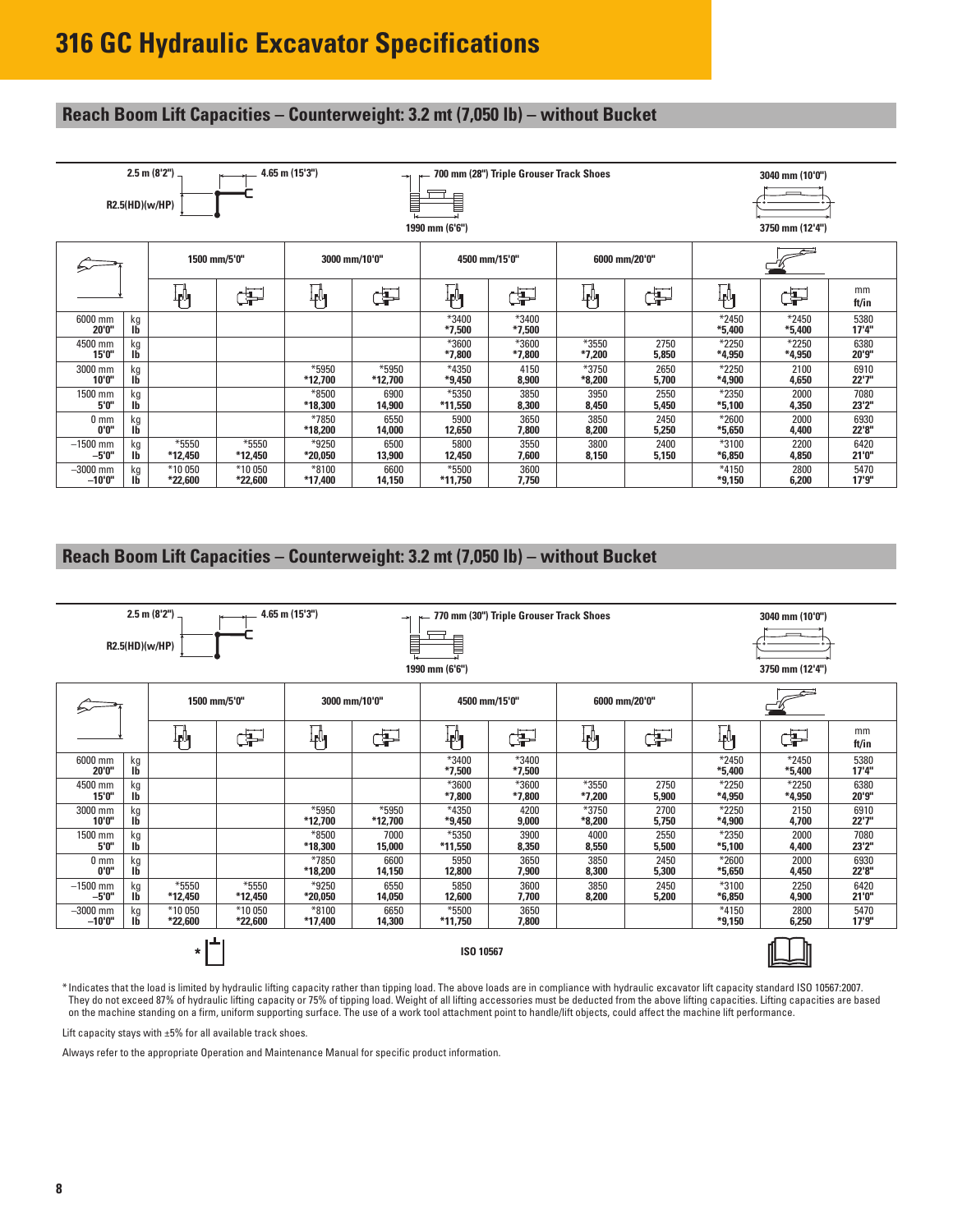### **Reach Boom Lift Capacities – Counterweight: 3.2 mt (7,050 lb) – without Bucket**

|                         |                 | $3.0 \text{ m} (9'8'')$<br>R3.0(w/HP) |                    | 4.65 m (15'3")       |                    | $\rightarrow$      | 1990 mm (6'6")    |                   | 500 mm (20") Triple Grouser Track Shoes |                 |      |                     | 3040 mm (10'0")<br>3750 mm (12'4") |                |
|-------------------------|-----------------|---------------------------------------|--------------------|----------------------|--------------------|--------------------|-------------------|-------------------|-----------------------------------------|-----------------|------|---------------------|------------------------------------|----------------|
|                         | 1500 mm/5'0"    |                                       |                    |                      | 3000 mm/10'0"      | 4500 mm/15'0"      |                   | 6000 mm/20'0"     |                                         | 7500 mm/25'0"   |      |                     |                                    |                |
|                         |                 | 桝                                     | Þ                  | $\psi_1$             | Þ                  | կ≬<br>Ք¶           | Þ                 | 判                 | Œ                                       | $\mathbf{\Psi}$ | Þ    | 軜                   | 中                                  | mm<br>ft/in    |
| 7500 mm<br>25'0"        | kg<br>IĎ        |                                       |                    |                      |                    |                    |                   |                   |                                         |                 |      | $*2550$             | *2550                              | 4380           |
| 6000 mm<br>20'0"        | kg<br><b>Ib</b> |                                       |                    |                      |                    |                    |                   |                   |                                         |                 |      | $*2150$<br>$*4,700$ | *2150<br>$*4,700$                  | 5960<br>19'3"  |
| 4500 mm<br>15'0"        | kg<br><b>Ib</b> |                                       |                    |                      |                    |                    |                   | *3150<br>$*6,950$ | 2750<br>5,850                           |                 |      | $*2000$<br>$*4.400$ | *2000<br>*4,400                    | 6860<br>22'4"  |
| 3000 mm<br>10'0"        | kg<br><b>Ib</b> |                                       |                    |                      |                    | *3950<br>$*8,500$  | *3950<br>$*8,500$ | *3500<br>$*7,600$ | 2650<br>5,650                           |                 |      | $*2000$<br>$*4,350$ | 1900<br>4,100                      | 7360<br>24'1"  |
| 1500 mm<br>5'0"         | kg<br>ТĎ        |                                       |                    | *7700<br>*16,500     | 6950<br>14,950     | *5000<br>$*10,750$ | 3800<br>8,200     | 3850<br>8,300     | 2500<br>5,350                           | *2200           | 1750 | $*2100$<br>$*4,550$ | 1750<br>3,850                      | 7520<br>24'8"  |
| 0 <sub>mm</sub><br>0'0" | kg<br><b>Ib</b> |                                       |                    | $*9000$<br>$*20,000$ | 6400<br>13,700     | 5750<br>12,350     | 3550<br>7,650     | 3700<br>8.000     | 2350<br>5,100                           |                 |      | $*2300$<br>$*5,050$ | 1750<br>3,850                      | 7380<br>24'2"  |
| $-1500$ mm<br>$-5'0''$  | kg<br><b>Ib</b> | $*5150$<br>*11,500                    | *5150<br>*11,500   | *9450<br>$*20,400$   | 6250<br>13,350     | 5600<br>12,000     | 3400<br>7,350     | 3650<br>7,850     | 2300<br>4,950                           |                 |      | $*2700$<br>$*6,000$ | 1900<br>4,200                      | 6910<br>22'7'' |
| $-3000$ mm<br>$-10'0''$ | kg<br><b>Ib</b> | *8600<br>*19,350                      | $*8600$<br>*19,350 | $*8600$<br>*18,600   | 6300<br>13,500     | 5600<br>12,050     | 3400<br>7,350     | 3700              | 2350                                    |                 |      | *3650<br>$*8.100$   | 2300<br>5,150                      | 6040<br>19'8"  |
| $-4500$ mm<br>$-15'0''$ | kg<br><b>Ib</b> |                                       |                    | $*6450$<br>*13,650   | $*6450$<br>*13,650 | $*4050$            | 3600              |                   |                                         |                 |      | $*4000$<br>$*8,750$ | 3600<br>8,150                      | 4520<br>14'6"  |

### **Reach Boom Lift Capacities – Counterweight: 3.2 mt (7,050 lb) – without Bucket**

|                                                                                                    |                      | $3.0 \text{ m} (9'8'')$ |                    | 4.65 m (15'3")     |                | ⇥                 | 600 mm (24") Triple Grouser Track Shoes |                     |               |               |                     |                     | 3040 mm (10'0")     |               |
|----------------------------------------------------------------------------------------------------|----------------------|-------------------------|--------------------|--------------------|----------------|-------------------|-----------------------------------------|---------------------|---------------|---------------|---------------------|---------------------|---------------------|---------------|
|                                                                                                    |                      | R3.0(w/HP)              |                    |                    |                |                   | E                                       |                     |               |               |                     |                     |                     |               |
|                                                                                                    |                      |                         |                    |                    |                | 1990 mm (6'6")    |                                         |                     |               |               |                     |                     | 3750 mm (12'4")     |               |
|                                                                                                    |                      | 1500 mm/5'0"            |                    | 3000 mm/10'0"      |                | 4500 mm/15'0"     |                                         | 6000 mm/20'0"       |               | 7500 mm/25'0" |                     |                     |                     |               |
|                                                                                                    | ₩<br>ďP<br>判         |                         |                    | ď                  | 吶              | Œ                 | ₩                                       | Þ                   | ₩             | Þ             | 吶                   | Ë                   | mm<br>ft/in         |               |
| 7500 mm<br>25'0"                                                                                   | kg<br>Ib             |                         |                    |                    |                |                   |                                         |                     |               |               |                     | *2550               | *2550               | 4380          |
| 6000 mm<br>20'0"                                                                                   | kg<br>Ib             |                         |                    |                    |                |                   |                                         |                     |               |               |                     | *2150<br>*4.700     | $*2150$<br>$*4,700$ | 5960<br>19'3" |
| 4500 mm<br>15'0"                                                                                   | kg<br>lb             |                         |                    |                    |                |                   |                                         | $*3150$<br>$*6,950$ | 2800<br>5,950 |               |                     | $*2000$<br>$*4,400$ | $*2000$<br>$*4,400$ | 6860<br>22'4" |
| 3000 mm<br>10'0"                                                                                   | kg<br>Ib             |                         |                    |                    |                | *3950<br>$*8,500$ | *3950<br>$*8,500$                       | *3500<br>$*7.600$   | 2700<br>5,750 |               |                     | $*2000$<br>$*4.350$ | 1900<br>4,200       | 7360<br>24'1" |
| 1500 mm<br>5'0"                                                                                    | kg<br>Ib             |                         |                    | *7700<br>*16,500   | 7050<br>15,200 | *5000<br>*10.750  | 3900<br>8,350                           | 3950<br>8.450       | 2550<br>5,450 | *2200         | 1800                | $*2100$<br>$*4.550$ | 1800<br>3,900       | 7520<br>24'8" |
| 0 <sub>mm</sub><br>0'0''                                                                           | kg<br>lb             |                         |                    | $*9000$<br>*20,000 | 6500<br>13,950 | *5800<br>12,550   | 3600<br>7,750                           | 3800<br>8.150       | 2400<br>5,200 |               |                     | $*2300$<br>$*5.050$ | 1800<br>3,950       | 7380<br>24'2" |
| $-1500$ mm<br>$-5'0''$                                                                             | kg<br>lb             | $*5150$<br>*11,500      | $*5150$<br>*11,500 | *9450<br>*20,400   | 6350<br>13,600 | 5700<br>12,250    | 3500<br>7,500                           | 3700<br>8,000       | 2350<br>5,050 |               |                     | $*2700$<br>$*6,000$ | 1950<br>4,300       | 6910<br>22'7" |
| $-3000$ mm<br>$-10'0''$                                                                            | kg<br>lb             | $*8600$<br>*19,350      | $*8600$<br>*19,350 | *8600<br>*18,600   | 6400<br>13,750 | 5700<br>12,250    | 3500<br>7,500                           | 3750                | 2400          |               |                     | *3650<br>$*8,100$   | 2350<br>5,250       | 6040<br>19'8" |
| $*6450$<br>$-4500$ mm<br>$*6450$<br>$*4050$<br>3650<br>kg<br>$-15'0''$<br>lb<br>*13,650<br>*13,650 |                      |                         |                    |                    |                |                   |                                         |                     |               |               | $*4000$<br>$*8.750$ | 3650<br>8,300       | 4520<br>14'6"       |               |
|                                                                                                    | ISO 10567<br>$\star$ |                         |                    |                    |                |                   |                                         |                     |               |               |                     |                     |                     |               |

\* Indicates that the load is limited by hydraulic lifting capacity rather than tipping load. The above loads are in compliance with hydraulic excavator lift capacity standard ISO 10567:2007. They do not exceed 87% of hydraulic lifting capacity or 75% of tipping load. Weight of all lifting accessories must be deducted from the above lifting capacities. Lifting capacities are based on the machine standing on a firm, uniform supporting surface. The use of a work tool attachment point to handle/lift objects, could affect the machine lift performance.

Lift capacity stays with  $\pm 5\%$  for all available track shoes.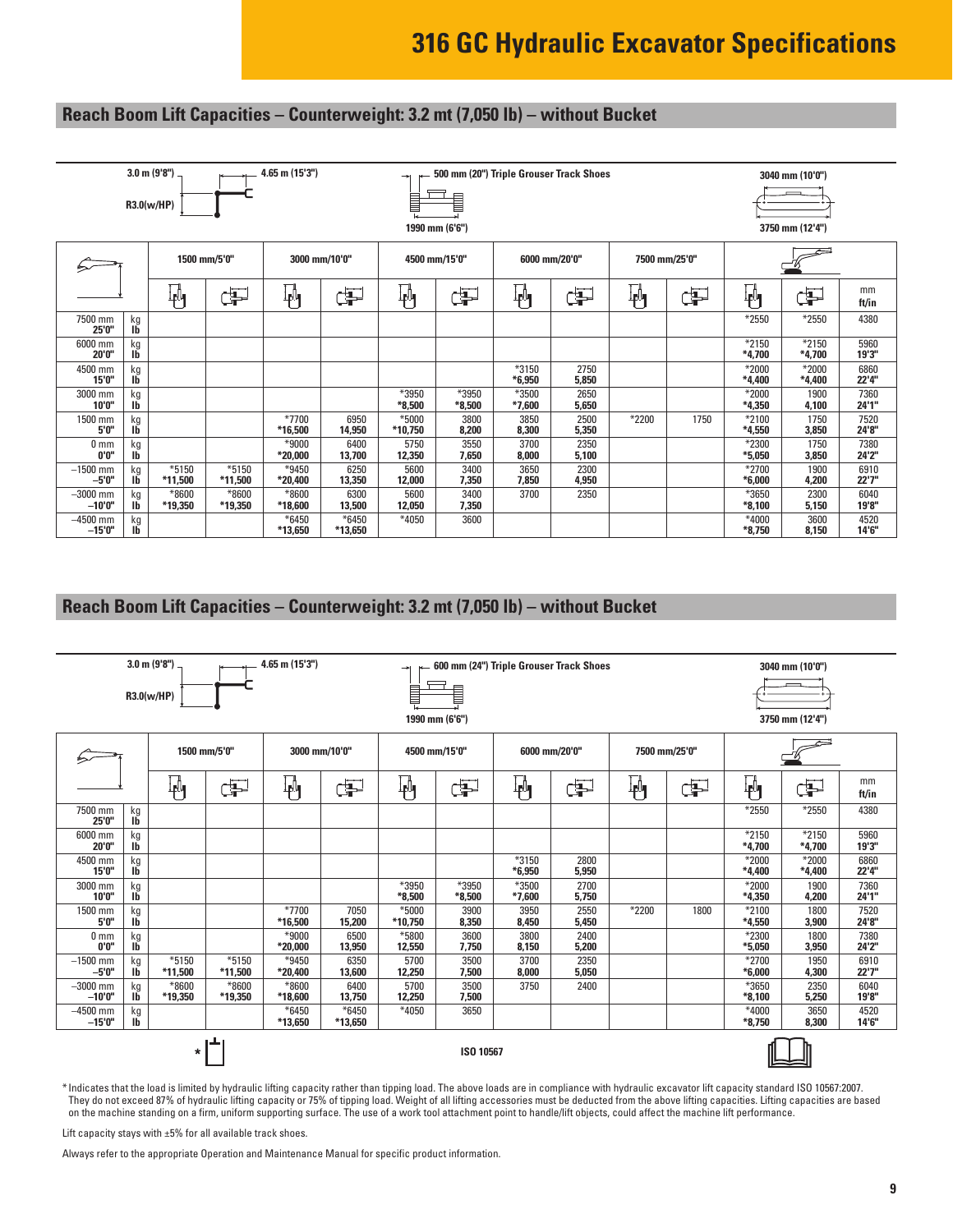### **Reach Boom Lift Capacities – Counterweight: 3.2 mt (7,050 lb) – without Bucket**

|                          |                 | $3.0 \text{ m} (9'8'')$<br>R3.0(w/HP) |                    | $4.65$ m $(15'3'')$ |                    | ⇥                  | l<br>1990 mm (6'6") | 700 mm (28") Triple Grouser Track Shoes |               |               |      |                     | 3040 mm (10'0")<br>3750 mm (12'4") |               |
|--------------------------|-----------------|---------------------------------------|--------------------|---------------------|--------------------|--------------------|---------------------|-----------------------------------------|---------------|---------------|------|---------------------|------------------------------------|---------------|
|                          | 1500 mm/5'0"    |                                       |                    |                     | 3000 mm/10'0"      |                    | 4500 mm/15'0"       | 6000 mm/20'0"                           |               | 7500 mm/25'0" |      |                     |                                    |               |
|                          |                 | 軜                                     | Œ                  | 軜                   | ĠP                 | կ≬<br>Ք¶           | Þ                   | ↓<br>⊹¶                                 | Þ             | $\frac{1}{4}$ | ď    | 吶                   | Þ                                  | mm<br>ft/in   |
| 7500 mm<br>25'0"         | kg<br><b>Ib</b> |                                       |                    |                     |                    |                    |                     |                                         |               |               |      | *2550               | $*2550$                            | 4380          |
| 6000 mm<br>20'0"         | kg<br>IĎ        |                                       |                    |                     |                    |                    |                     |                                         |               |               |      | $*2150$<br>$*4.700$ | $*2150$<br>$*4,700$                | 5960<br>19'3" |
| 4500 mm<br>15'0"         | kg<br>Ib        |                                       |                    |                     |                    |                    |                     | *3150<br>$*6,950$                       | 2800<br>6,000 |               |      | $*2000$<br>$*4,400$ | *2000<br>$*4,400$                  | 6860<br>22'4" |
| 3000 mm<br>10'0"         | kg<br><b>Ib</b> |                                       |                    |                     |                    | *3950<br>$*8,500$  | *3950<br>$*8,500$   | *3500<br>$*7,600$                       | 2700<br>5,800 |               |      | $*2000$<br>$*4,350$ | 1950<br>4,250                      | 7360<br>24'1" |
| 1500 mm<br>5'0"          | kg<br>IĎ        |                                       |                    | $*7700$<br>*16,500  | 7150<br>15,350     | $*5000$<br>*10,750 | 3900<br>8,450       | *3950<br>8,550                          | 2600<br>5,500 | $*2200$       | 1800 | *2100<br>$*4,550$   | 1800<br>4,000                      | 7520<br>24'8" |
| 0 <sub>mm</sub><br>0'0'' | kg<br><b>Ib</b> |                                       |                    | $*9000$<br>*20,000  | 6600<br>14,100     | *5800<br>*12,600   | 3650<br>7,850       | 3850<br>8,250                           | 2450<br>5,250 |               |      | *2300<br>$*5,050$   | 1850<br>4,000                      | 7380<br>24'2" |
| $-1500$ mm<br>$-5'0''$   | kg<br><b>Ib</b> | $*5150$<br>*11,500                    | $*5150$<br>*11,500 | $*9450$<br>*20,400  | 6400<br>13,800     | 5800<br>12,400     | 3550<br>7,600       | 3750<br>8,100                           | 2400<br>5,100 |               |      | *2700<br>$*6,000$   | 2000<br>4,350                      | 6910<br>22'7" |
| $-3000$ mm<br>$-10'0''$  | kg<br><b>Ib</b> | $*8600$<br>*19,350                    | $*8600$<br>*19,350 | $*8600$<br>*18,600  | 6500<br>13,900     | 5800<br>12,400     | 3550<br>7,600       | 3800                                    | 2400          |               |      | *3650<br>$*8,100$   | 2400<br>5,300                      | 6040<br>19'8" |
| -4500 mm<br>$-15'0''$    | kg<br><b>Ib</b> |                                       |                    | $*6450$<br>*13,650  | $*6450$<br>*13,650 | $*4050$            | 3700                |                                         |               |               |      | *4000<br>$*8,750$   | 3700<br>8,400                      | 4520<br>14'6" |

### **Reach Boom Lift Capacities – Counterweight: 3.2 mt (7,050 lb) – without Bucket**

|                                                                                                    |                      | $3.0 \text{ m} (9'8'')$<br>R3.0(w/HP) |                    | 4.65 m (15'3")       |                | →<br>1990 mm (6'6") | 770 mm (30") Triple Grouser Track Shoes<br>$\equiv$ |                   |               |               |                     |                     | 3040 mm (10'0")<br>3750 mm (12'4") |               |
|----------------------------------------------------------------------------------------------------|----------------------|---------------------------------------|--------------------|----------------------|----------------|---------------------|-----------------------------------------------------|-------------------|---------------|---------------|---------------------|---------------------|------------------------------------|---------------|
|                                                                                                    |                      | 1500 mm/5'0"                          |                    | 3000 mm/10'0"        |                | 4500 mm/15'0"       |                                                     | 6000 mm/20'0"     |               | 7500 mm/25'0" |                     |                     |                                    |               |
|                                                                                                    |                      | 抖                                     | ₩<br>Þ<br>ďP       |                      |                | ╟╢                  | F                                                   | ₩                 | Þ             | ₩             | Þ                   | $\mathbb{F}_1$      | F                                  | mm<br>ft/in   |
| 7500 mm<br>25'0"                                                                                   | kg<br>Ib             |                                       |                    |                      |                |                     |                                                     |                   |               |               |                     | *2550               | $*2550$                            | 4380          |
| 6000 mm<br>20'0"                                                                                   | kg<br>Ib             |                                       |                    |                      |                |                     |                                                     |                   |               |               |                     | $*2150$<br>*4.700   | $*2150$<br>$*4,700$                | 5960<br>19'3" |
| 4500 mm<br>15'0"                                                                                   | kg<br>lb             |                                       |                    |                      |                |                     |                                                     | *3150<br>$*6,950$ | 2850<br>6,050 |               |                     | $*2000$<br>$*4,400$ | $*2000$<br>$*4,400$                | 6860<br>22'4" |
| 3000 mm<br>10'0"                                                                                   | kg<br>Ib             |                                       |                    |                      |                | *3950<br>$*8,500$   | *3950<br>$*8,500$                                   | *3500<br>$*7.600$ | 2750<br>5,850 |               |                     | *2000<br>$*4,350$   | 1950<br>4,300                      | 7360<br>24'1" |
| 1500 mm<br>5'0"                                                                                    | kg<br>Ib             |                                       |                    | *7700<br>*16,500     | 7200<br>15,500 | $*5000$<br>*10.750  | 3950<br>8,500                                       | *3950<br>$*8.550$ | 2600<br>5,600 | *2200         | 1850                | $*2100$<br>$*4.550$ | 1850<br>4.000                      | 7520<br>24'8" |
| 0 <sub>mm</sub><br>0'0''                                                                           | kg<br>lb             |                                       |                    | $*9000$<br>$*20,000$ | 6650<br>14,250 | *5800<br>*12,600    | 3700<br>7,950                                       | 3900<br>8,350     | 2500<br>5,300 |               |                     | *2300<br>$*5,050$   | 1850<br>4,050                      | 7380<br>24'2" |
| $-1500$ mm<br>$-5'0''$                                                                             | kg<br>lb             | $*5150$<br>*11,500                    | $*5150$<br>*11,500 | *9450<br>*20,400     | 6500<br>13,900 | 5850<br>12,550      | 3550<br>7,650                                       | 3800<br>8,150     | 2400<br>5,150 |               |                     | *2700<br>$*6.000$   | 2000<br>4,400                      | 6910<br>22'7" |
| $-3000$ mm<br>$-10'0''$                                                                            | kg<br>lb             | $*8600$<br>*19,350                    | $*8600$<br>*19,350 | *8600<br>*18,600     | 6550<br>14,050 | *5800<br>*12,450    | 3550<br>7,650                                       | 3850              | 2450          |               |                     | *3650<br>$*8.100$   | 2400<br>5,350                      | 6040<br>19'8" |
| $-4500$ mm<br>$*6450$<br>$*6450$<br>$*4050$<br>3750<br>kg<br>$-15'0''$<br>lb<br>*13,650<br>*13,650 |                      |                                       |                    |                      |                |                     |                                                     |                   |               |               | $*4000$<br>$*8.750$ | 3750<br>8,450       | 4520<br>14'6"                      |               |
|                                                                                                    | ISO 10567<br>$\star$ |                                       |                    |                      |                |                     |                                                     |                   |               |               |                     |                     |                                    |               |

\* Indicates that the load is limited by hydraulic lifting capacity rather than tipping load. The above loads are in compliance with hydraulic excavator lift capacity standard ISO 10567:2007. They do not exceed 87% of hydraulic lifting capacity or 75% of tipping load. Weight of all lifting accessories must be deducted from the above lifting capacities. Lifting capacities are based on the machine standing on a firm, uniform supporting surface. The use of a work tool attachment point to handle/lift objects, could affect the machine lift performance.

Lift capacity stays with  $\pm 5\%$  for all available track shoes.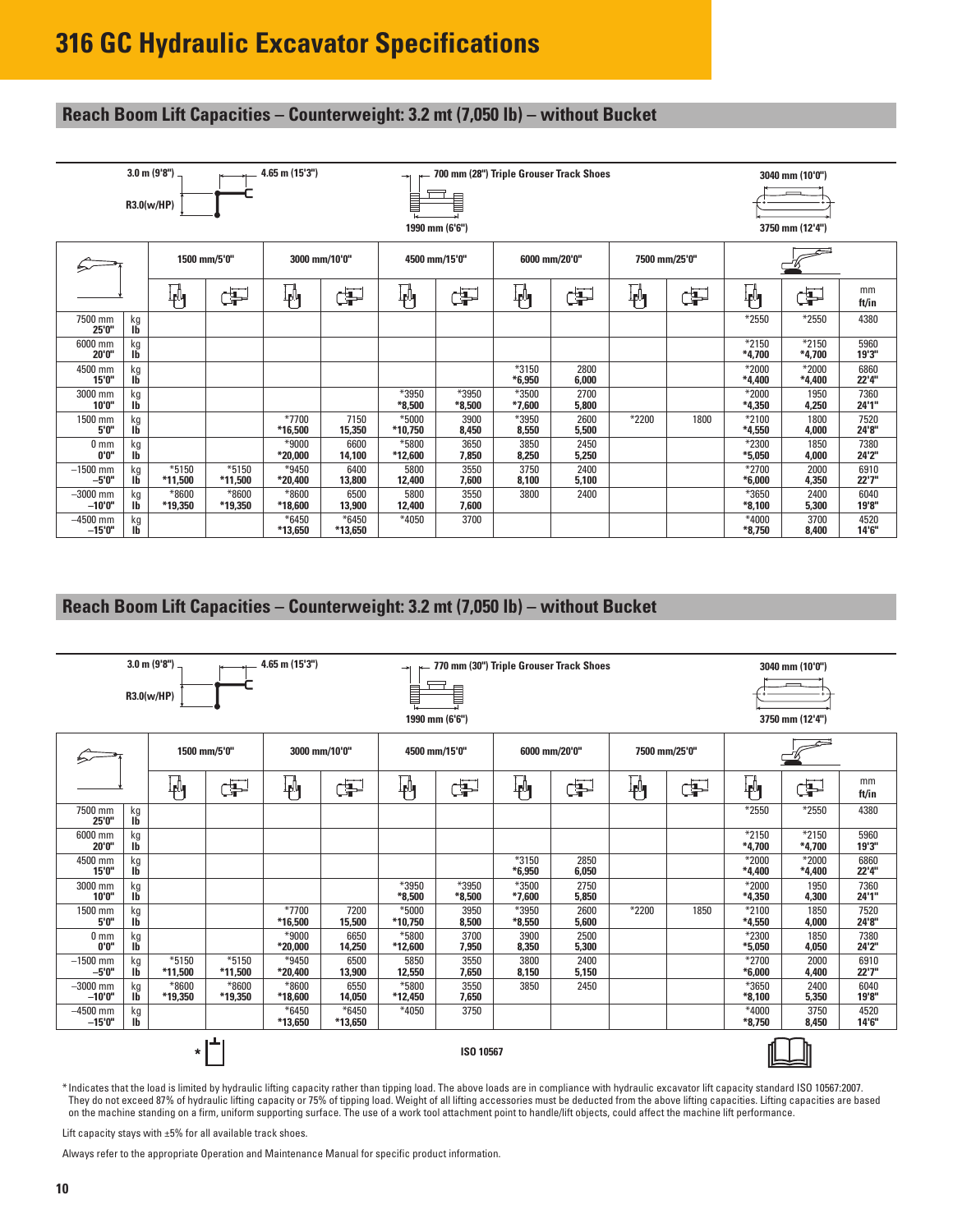## <span id="page-10-0"></span>**Bucket Specifications and Compatibility – Taiwan**

|                                  |         |                                               |       |                |          |     |        |                | <b>Long Undercarriage</b> |
|----------------------------------|---------|-----------------------------------------------|-------|----------------|----------|-----|--------|----------------|---------------------------|
|                                  |         |                                               |       |                |          |     |        |                | $3.2$ mt $(7,050$ lb)     |
|                                  |         |                                               | Width |                | Capacity |     | Weight | Fill           | 4.65 m (15'3") HD Reach   |
|                                  | Linkage | mm                                            | in    | m <sup>3</sup> | $yd^3$   | kg  | Ib     | $\%$           | R2.5 HD (8'2")            |
| <b>Pin-On (No Quick Coupler)</b> |         |                                               |       |                |          |     |        |                |                           |
| <b>General Duty</b>              | 312     | 1050                                          | 42    | 0.65           | 0.85     | 479 | 1.056  | 100            |                           |
|                                  | 312     | 1150                                          | 45    | 0.70           | 0.92     | 490 | 1,080  | 90             |                           |
| Severe Duty                      | 312     | 1050                                          | 42    | 0.65           | 0.85     | 550 | 1,212  | 100            |                           |
|                                  |         | Maximum load with pin-on (payload $+$ bucket) | kg    | 1971           |          |     |        |                |                           |
|                                  |         |                                               |       |                |          |     |        | I <sub>b</sub> | 4,345                     |

### **Bucket Specifications and Compatibility – Southeast Asia**

|                                  |         |                                             |                |                |                 |     |        |      |                | <b>Long Undercarriage</b> |  |
|----------------------------------|---------|---------------------------------------------|----------------|----------------|-----------------|-----|--------|------|----------------|---------------------------|--|
|                                  |         |                                             |                |                |                 |     |        |      |                | $3.2$ mt $(7,050$ lb)     |  |
|                                  |         |                                             | <b>Width</b>   |                | <b>Capacity</b> |     | Weight | Fill |                | 4.65 m (15'3") HD Reach   |  |
|                                  | Linkage | mm                                          | in             | m <sup>3</sup> | yd <sup>3</sup> | kg  | lb     | $\%$ | R2.5 HD (8'2") | R3.0 (9'8")               |  |
| <b>Pin-On (No Quick Coupler)</b> |         |                                             |                |                |                 |     |        |      |                |                           |  |
| <b>General Duty</b>              | 312     | 1050                                        | 42             | 0.65           | 0.85            | 479 | 1.056  | 100  |                |                           |  |
|                                  | 312     | 1150                                        | 45             | 0.70           | 0.92            | 490 | 1.080  | 90   |                |                           |  |
| Severe Duty                      | 312     | 1050                                        | 42             | 0.65           | 0.85            | 550 | 1.212  | 100  |                | $\circledcirc$            |  |
|                                  |         | Maximum load with pin-on (payload + bucket) | kg             | 1971           | 1785            |     |        |      |                |                           |  |
|                                  |         |                                             | I <sub>b</sub> | 4,345          | 3,934           |     |        |      |                |                           |  |

The above loads are in compliance with hydraulic excavator standard EN474-5:2006+A3:2013, they do not exceed 87% of hydraulic lifting capacity or 75% of tipping capacity with front linkage fully extended at ground line with bucket curled. Capacity based on ISO 7451:2007.

#### **Maximum Material Density:**

- 2100 kg/m<sup>3</sup> (3,500 lb/yd<sup>3</sup>)
- 1800 kg/m3 (3,000 lb/yd3)

Caterpillar recommends using appropriate work tools to maximize the value customers receive from our products. Use of work tools, including buckets, which are outside of Caterpillar's recommendations or specifications for weight, dimensions, flows, pressures, etc. may result in less-thanoptimal performance, including but not limited to reductions in production, stability, reliability, and component durability. Improper use of a work tool resulting in sweeping, prying, twisting and/or catching of heavy loads will reduce the life of the boom and stick.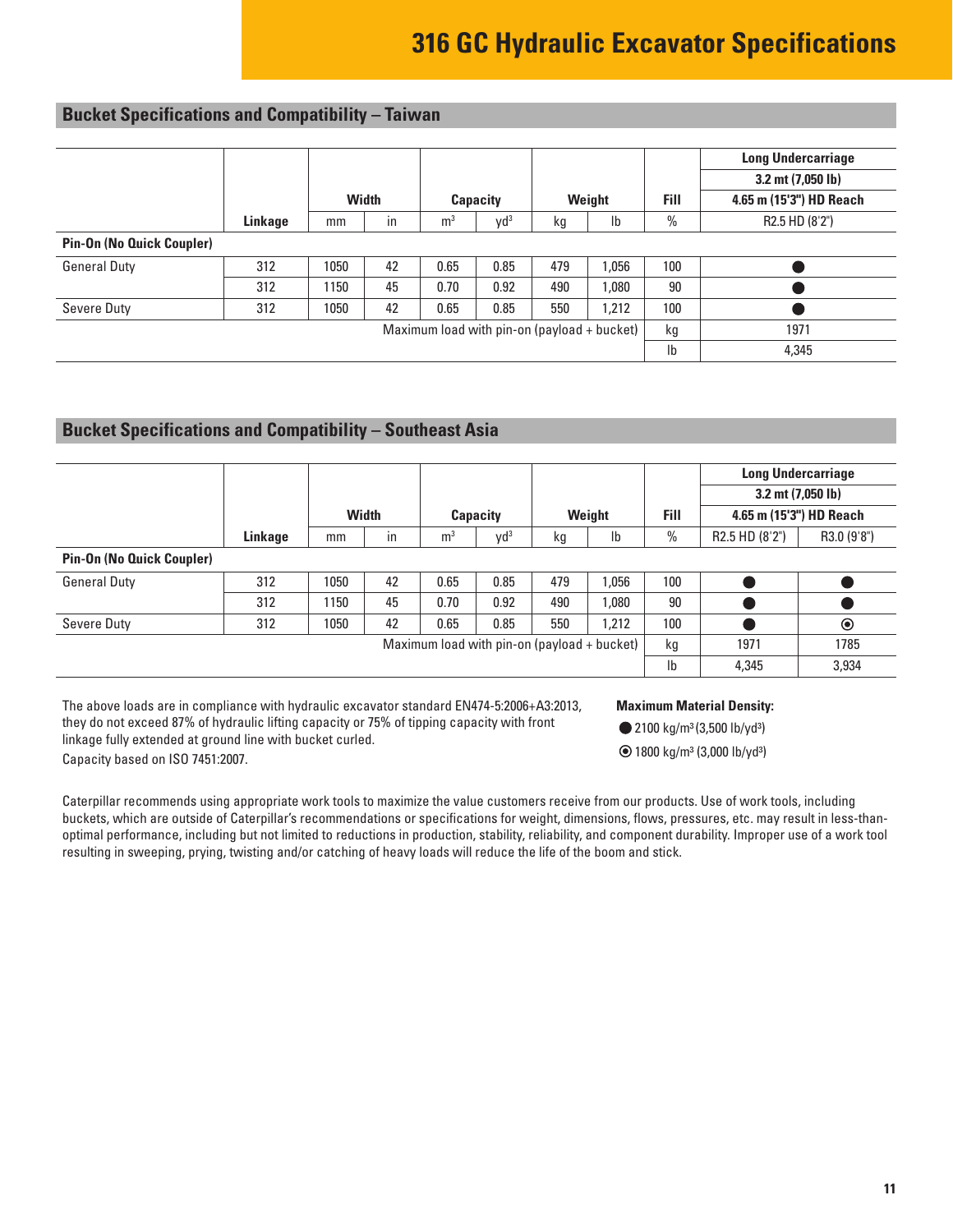## <span id="page-11-0"></span>**Bucket Specifications and Compatibility – Africa/Middle East/CIS**

|                                  |         |       |      |                |                 |     |        |      |                         | <b>Long Undercarriage</b> |
|----------------------------------|---------|-------|------|----------------|-----------------|-----|--------|------|-------------------------|---------------------------|
|                                  |         |       |      |                |                 |     |        |      | 3.2 mt (7,050 lb)       |                           |
|                                  |         | Width |      |                | <b>Capacity</b> |     | Weight | Fill | 4.65 m (15'3") HD Reach |                           |
|                                  | Linkage | mm    | in   | m <sup>3</sup> | yd <sup>3</sup> | kg  | Ib     | $\%$ | R2.5 HD (8'2")          | R3.0 (9'8")               |
| <b>Pin-On (No Quick Coupler)</b> |         |       |      |                |                 |     |        |      |                         |                           |
| <b>General Duty</b>              | 312     | 1100  | 43   | 0.68           | 0.89            | 495 | 1.090  | 100  |                         | $\circledcirc$            |
|                                  | 312     | 1200  | 48   | 0.76           | 0.99            | 526 | 1,159  | 100  | $\circledcirc$          | $\ominus$                 |
|                                  | kg      | 1971  | 1785 |                |                 |     |        |      |                         |                           |
|                                  |         |       | Ib   | 4,345          | 3,934           |     |        |      |                         |                           |

### **Bucket Specifications and Compatibility – South America**

|                                             |         |       |    |                 |        |        |       |                           | <b>Long Undercarriage</b><br>$3.2$ mt $(7,050$ lb) |             |
|---------------------------------------------|---------|-------|----|-----------------|--------|--------|-------|---------------------------|----------------------------------------------------|-------------|
|                                             |         |       |    |                 |        |        |       |                           |                                                    |             |
|                                             |         | Width |    | <b>Capacity</b> |        | Weight |       | Fill                      | 4.65 m (15'3") HD Reach                            |             |
|                                             | Linkage | mm    | in | m <sup>3</sup>  | $yd^3$ | kg     | Ib    | $\frac{0}{0}$             | R2.5 HD (8'2")                                     | R3.0 (9'8") |
| <b>Pin-On (No Quick Coupler)</b>            |         |       |    |                 |        |        |       |                           |                                                    |             |
| <b>General Duty</b>                         | 312     | 1050  | 42 | 0.65            | 0.85   | 492    | 1.084 | 100                       |                                                    | $\odot$     |
|                                             | 312     | 1200  | 48 | 0.76            | 0.99   | 534    | 1,176 | 100                       | $\odot$                                            | $\ominus$   |
| Severe Duty                                 | 312     | 1050  | 42 | 0.65            | 0.85   | 536    | 1,181 | 90                        |                                                    |             |
| Maximum load with pin-on (payload + bucket) |         |       |    |                 | kg     | 1971   | 1785  |                           |                                                    |             |
|                                             |         |       |    |                 |        |        |       | $\mathsf{I}^{\mathsf{b}}$ | 4,345                                              | 3,934       |

The above loads are in compliance with hydraulic excavator standard EN474-5:2006+A3:2013, they do not exceed 87% of hydraulic lifting capacity or 75% of tipping capacity with front linkage fully extended at ground line with bucket curled. Capacity based on ISO 7451:2007.

#### **Maximum Material Density:**

- 2100 kg/m<sup>3</sup> (3,500 lb/yd<sup>3</sup>)
- 1800 kg/m3 (3,000 lb/yd3)
- 1500 kg/m3 (2,500 lb/yd3 )

Caterpillar recommends using appropriate work tools to maximize the value customers receive from our products. Use of work tools, including buckets, which are outside of Caterpillar's recommendations or specifications for weight, dimensions, flows, pressures, etc. may result in less-thanoptimal performance, including but not limited to reductions in production, stability, reliability, and component durability. Improper use of a work tool resulting in sweeping, prying, twisting and/or catching of heavy loads will reduce the life of the boom and stick.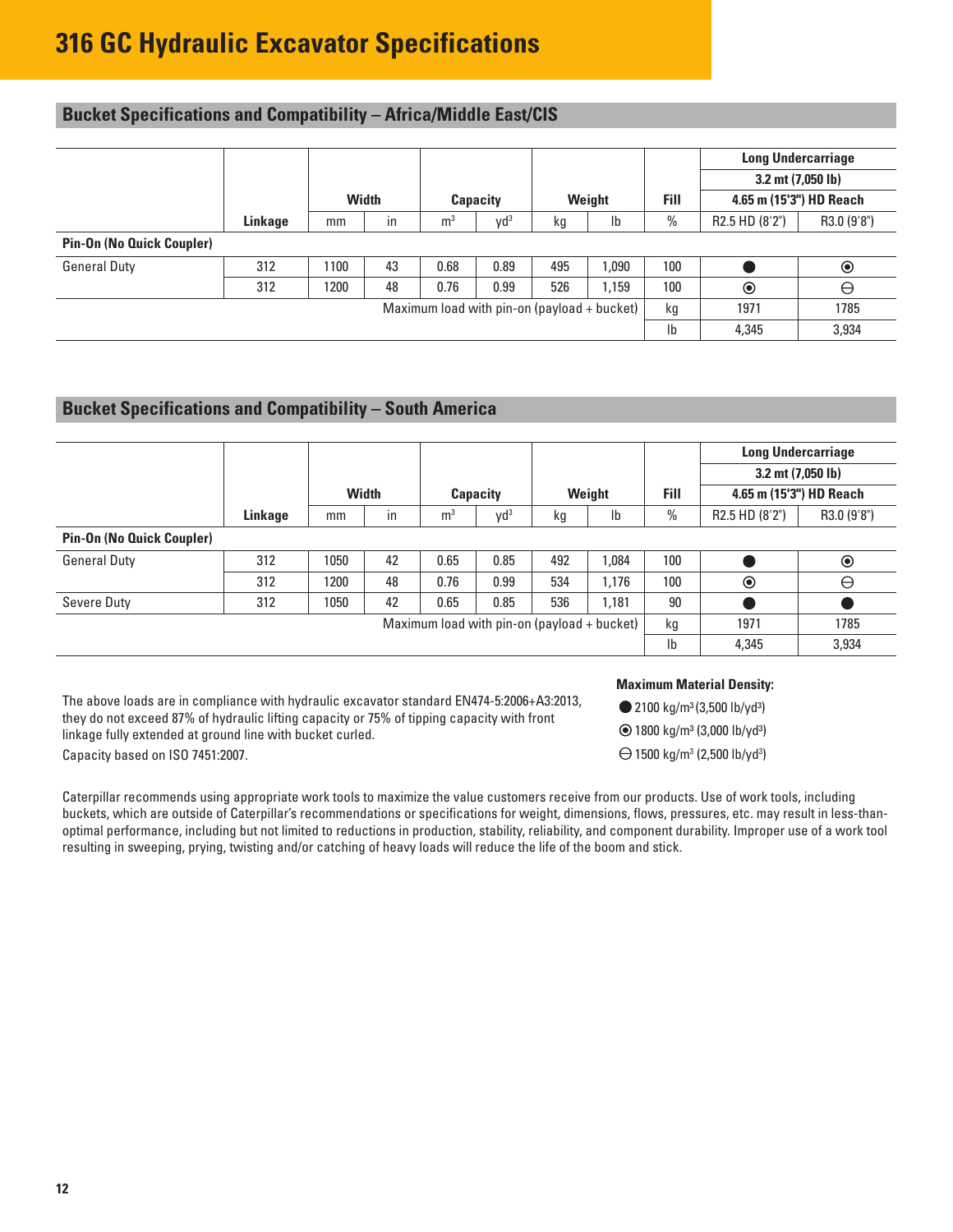### <span id="page-12-0"></span>**Attachments Offering Guide – Taiwan**

Not all Attachments are available in all regions. Consult your Cat dealer for configurations available in your region.

 $\checkmark$  Match

| <b>PIN-ON ATTACHMENTS</b> |                  |                       |
|---------------------------|------------------|-----------------------|
|                           |                  |                       |
| Counterweight             |                  | 3.2 mt (7,050 lb)     |
| <b>Boom Type</b>          |                  | <b>Reach HD</b>       |
| <b>Stick Length</b>       |                  | $2.50$ m HD $(8'2'')$ |
| <b>Hydraulic Hammers</b>  | $H110$ GC        |                       |
|                           | <b>H110 GC S</b> |                       |
|                           | H115 GC          |                       |
|                           | H115 GC S        |                       |

### **Attachments Offering Guide – Southeast Asia**

Not all Attachments are available in all regions. Consult your Cat dealer for configurations available in your region.

 $\checkmark$  Match

### **PIN-ON ATTACHMENTS**

| Counterweight                |                    | 3.2 mt (7,050 lb)<br><b>Reach HD</b> |                          |  |  |
|------------------------------|--------------------|--------------------------------------|--------------------------|--|--|
| <b>Boom Type</b>             |                    |                                      |                          |  |  |
| <b>Stick Length</b>          |                    | $2.50$ m HD $(8'2'')$                | $3.00 \text{ m}$ (9'10") |  |  |
| <b>Hydraulic Hammers</b>     | $H110$ GC          |                                      |                          |  |  |
|                              | <b>H110 GC S</b>   |                                      |                          |  |  |
|                              | H110 S             |                                      | v                        |  |  |
|                              | H115 GC            |                                      |                          |  |  |
|                              | <b>H115 GC S</b>   |                                      |                          |  |  |
|                              | H <sub>115</sub> S |                                      |                          |  |  |
| Compactors (Vibratory Plate) | CVP75              | ✓                                    |                          |  |  |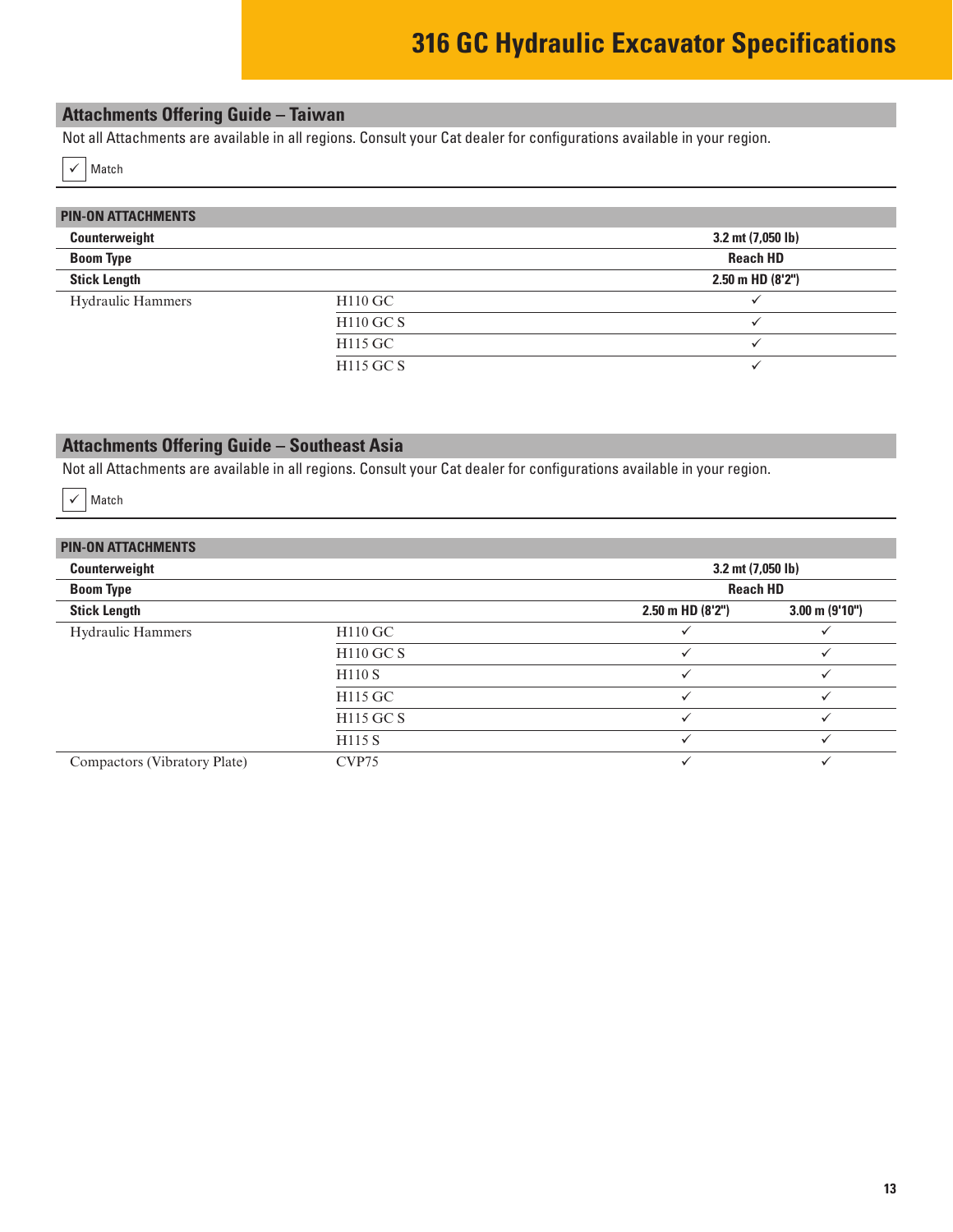<span id="page-13-0"></span>

|                                             |                  | Not all Attachments are available in all regions. Consult your Cat dealer for configurations available in your region. |                   |                                                    |
|---------------------------------------------|------------------|------------------------------------------------------------------------------------------------------------------------|-------------------|----------------------------------------------------|
| Working range front only<br>Match<br>$\ast$ | No Match         | 1800 kg/m <sup>3</sup> (3,000 lb/yd <sup>3</sup> )<br>$\bullet$                                                        | $\circ$           | 1200 kg/m <sup>3</sup> (2,000 lb/yd <sup>3</sup> ) |
| <b>PIN-ON ATTACHMENTS</b>                   |                  |                                                                                                                        |                   |                                                    |
| Counterweight                               |                  |                                                                                                                        | 3.2 mt (7,050 lb) |                                                    |
| <b>Boom Type</b>                            |                  |                                                                                                                        | <b>Reach HD</b>   |                                                    |
| <b>Stick Length</b>                         |                  |                                                                                                                        | 2.50 m HD (8'2")  | $3.00$ m (9'10")                                   |
| Hydraulic Hammers                           | H110 GC          |                                                                                                                        | $\checkmark$      | ✓                                                  |
|                                             | <b>H110 GC S</b> |                                                                                                                        | $\checkmark$      | $\checkmark$                                       |
|                                             | H110 S           |                                                                                                                        | ✓                 | $\checkmark$                                       |
|                                             | H115 GC          |                                                                                                                        | ✓                 | ✓                                                  |
|                                             | <b>H115 GC S</b> |                                                                                                                        | ✓                 | $\checkmark$                                       |
|                                             | H115 S           |                                                                                                                        | ✓                 | $\checkmark$                                       |
| Demolition and Sorting Grapples             | G312 GC          |                                                                                                                        | ✓                 | ✓                                                  |
|                                             | G313 GC          |                                                                                                                        | ✓                 | $\checkmark$                                       |
|                                             | G314             |                                                                                                                        | $\checkmark$      | $\checkmark$                                       |
| Mobile Scrap and Demolition Shears          | S3015 Flat Top   |                                                                                                                        | ✓                 | ✓                                                  |
| Compactors (Vibratory Plate)                | CVP75            |                                                                                                                        | ✓                 | ✓                                                  |
| Orange Peel Grapples                        | GSV520 GC-400    |                                                                                                                        |                   | $\circ$                                            |
|                                             | GSV520 GC-500    |                                                                                                                        | $\circ$           |                                                    |
| <b>CAT PIN GRABBER COUPLER ATTACHMENTS</b>  |                  |                                                                                                                        |                   |                                                    |
| <b>Undercarriage</b>                        |                  |                                                                                                                        | Long              |                                                    |
| Counterweight                               |                  |                                                                                                                        | 3.2 mt (7,050 lb) |                                                    |
| <b>Boom Type</b>                            |                  |                                                                                                                        | <b>Reach HD</b>   |                                                    |
| <b>Stick Length</b>                         |                  |                                                                                                                        | 2.50 m HD (8'2")  | $3.00$ m (9'10")                                   |
| Hydraulic Hammers                           | H110 GC          |                                                                                                                        | ✓                 | ✓                                                  |
|                                             | <b>H110 GC S</b> |                                                                                                                        | ✓                 | $\checkmark$                                       |
|                                             | H110 S           |                                                                                                                        | ✓                 | ✓                                                  |
|                                             | H115 GC          |                                                                                                                        | ✓                 | $\checkmark$                                       |
|                                             | H115 GC S        |                                                                                                                        | ✓                 | ✓                                                  |
|                                             | H115 S           |                                                                                                                        | $\checkmark$      | ✓                                                  |
| Demolition and Sorting Grapples             | G312 GC          |                                                                                                                        | $\checkmark$      | ✓                                                  |
|                                             | G313 GC          |                                                                                                                        | $\checkmark$      | $\checkmark^*$                                     |
|                                             | G314             |                                                                                                                        | $\checkmark^*$    |                                                    |
| Mobile Scrap and Demolition Shears          | S3015 Flat Top   |                                                                                                                        | $\checkmark^*$    |                                                    |
| Compactors (Vibratory Plate)                | CVP75            |                                                                                                                        | $\checkmark$      | $\checkmark$                                       |

*(continued on next page)*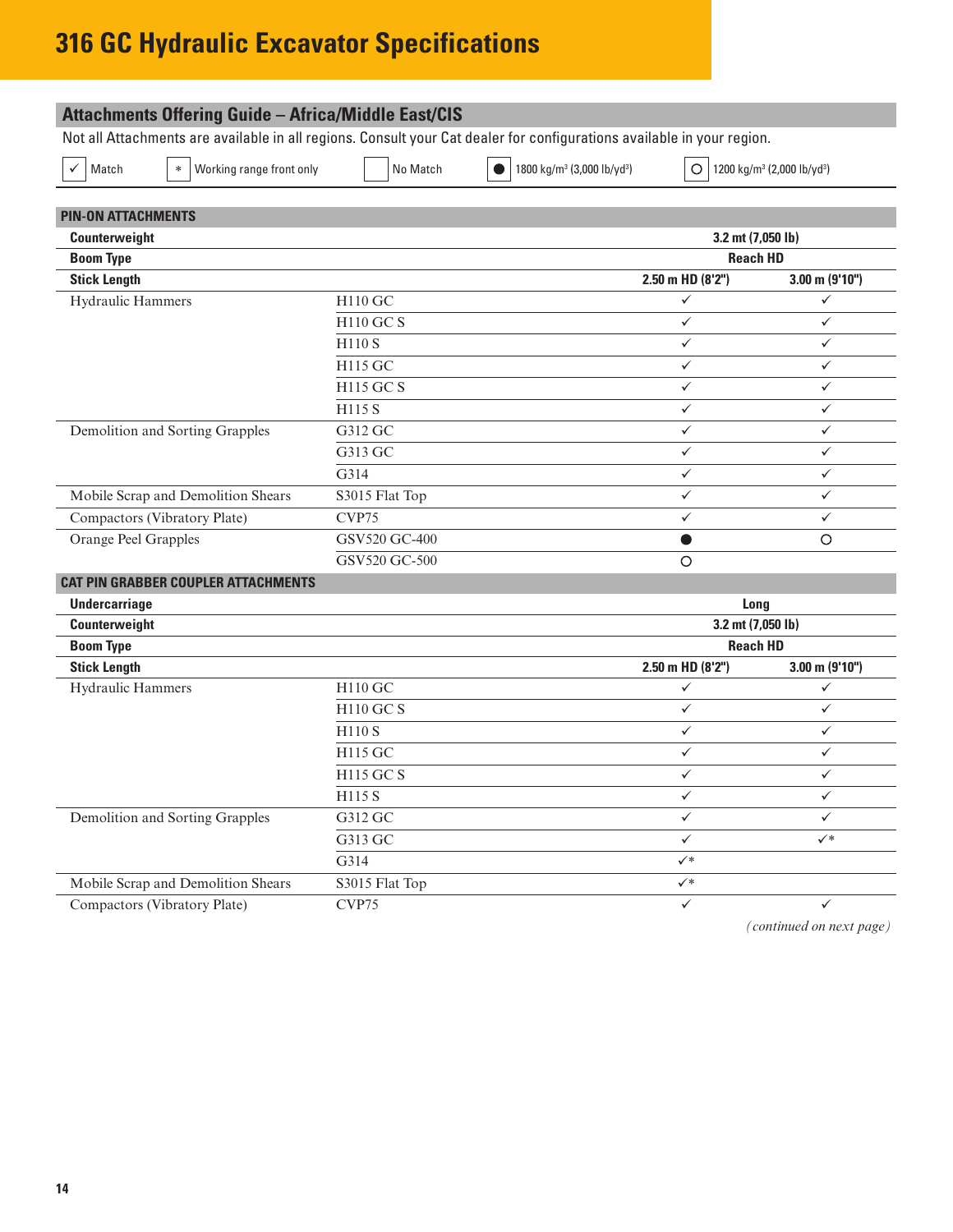| <b>Attachments Offering Guide - Africa/Middle East/CIS (continued)</b>                                                 |                          |                   |                  |  |
|------------------------------------------------------------------------------------------------------------------------|--------------------------|-------------------|------------------|--|
| Not all Attachments are available in all regions. Consult your Cat dealer for configurations available in your region. |                          |                   |                  |  |
| Match<br>$\ast$                                                                                                        | Working range front only | No Match          |                  |  |
|                                                                                                                        |                          |                   |                  |  |
|                                                                                                                        |                          |                   |                  |  |
| <b>CW-20S DEDICATED COUPLER ATTACHMENTS</b><br><b>Undercarriage</b>                                                    |                          | Long              |                  |  |
| Counterweight                                                                                                          |                          | 3.2 mt (7,050 lb) |                  |  |
| <b>Boom Type</b>                                                                                                       |                          | <b>Reach HD</b>   |                  |  |
| <b>Stick Length</b>                                                                                                    |                          | 2.50 m HD (8'2")  | $3.00$ m (9'10") |  |
| Hydraulic Hammers                                                                                                      | H110 GC                  | $\checkmark$      | ✓                |  |
|                                                                                                                        | <b>H110 GC S</b>         | $\checkmark$      | ✓                |  |
|                                                                                                                        | <b>H110 S</b>            | ✓                 | ✓                |  |
|                                                                                                                        | H115 GC                  | ✓                 | $\checkmark^*$   |  |
|                                                                                                                        | <b>H115 GC S</b>         | $\checkmark$      | ✓                |  |
|                                                                                                                        | <b>H115 S</b>            | $\checkmark$      | $\checkmark$     |  |
| Demolition and Sorting Grapples                                                                                        | G312 GC                  | $\checkmark$      | ✓                |  |
|                                                                                                                        | G313 GC                  | $\checkmark$      | $\checkmark^*$   |  |
|                                                                                                                        | G314                     | $\checkmark$      | $\checkmark^*$   |  |
| Mobile Scrap and Demolition Shears                                                                                     | S3015 Flat Top           | ✓                 | $\checkmark^*$   |  |
| Compactors (Vibratory Plate)                                                                                           | CVP75                    | $\checkmark$      | $\checkmark$     |  |
| <b>CW-20 DEDICATED COUPLER ATTACHMENTS</b>                                                                             |                          |                   |                  |  |
| <b>Undercarriage</b>                                                                                                   |                          | Long              |                  |  |
| Counterweight                                                                                                          |                          | 3.2 mt (7,050 lb) |                  |  |
| <b>Boom Type</b>                                                                                                       |                          | <b>Reach HD</b>   |                  |  |
| <b>Stick Length</b>                                                                                                    |                          | 2.50 m HD (8'2")  | $3.00$ m (9'10") |  |
| Hydraulic Hammers                                                                                                      | H110 GC                  | ✓                 | ✓                |  |
|                                                                                                                        | <b>H110 GC S</b>         | ✓                 | $\checkmark$     |  |
|                                                                                                                        | <b>H110 S</b>            | $\checkmark$      | ✓                |  |
|                                                                                                                        | H115 GC                  | $\checkmark$      | $\checkmark^*$   |  |
|                                                                                                                        | H115 GC S                | ✓                 | ✓                |  |
|                                                                                                                        | H115 S                   | ✓                 | ✓                |  |
| Demolition and Sorting Grapples                                                                                        | G312 GC                  | ✓                 | ✓                |  |
|                                                                                                                        | G312 GC Fixed CAN        | $\checkmark$      | ✓                |  |
|                                                                                                                        | G313 GC                  | $\checkmark$      | $\checkmark^*$   |  |
|                                                                                                                        | G313 GC Fixed CAN        | $\checkmark$      | $\checkmark$     |  |
|                                                                                                                        | G314                     | $\checkmark$      |                  |  |
| Mobile Scrap and Demolition Shears                                                                                     | S3015 Flat Top           | $\checkmark$      |                  |  |
| Compactors (Vibratory Plate)                                                                                           | CVP75                    | $\checkmark$      | ✓                |  |
| <b>BOOM-MOUNT ATTACHMENTS</b>                                                                                          |                          |                   |                  |  |
| <b>Undercarriage</b>                                                                                                   |                          | Long              |                  |  |
| Counterweight                                                                                                          |                          | 3.2 mt (7,050 lb) |                  |  |
| <b>Boom Type</b>                                                                                                       |                          | <b>Reach HD</b>   |                  |  |
| Mobile Scrap and Demolition Shears                                                                                     | S3025 Flat Top           | $\checkmark$      |                  |  |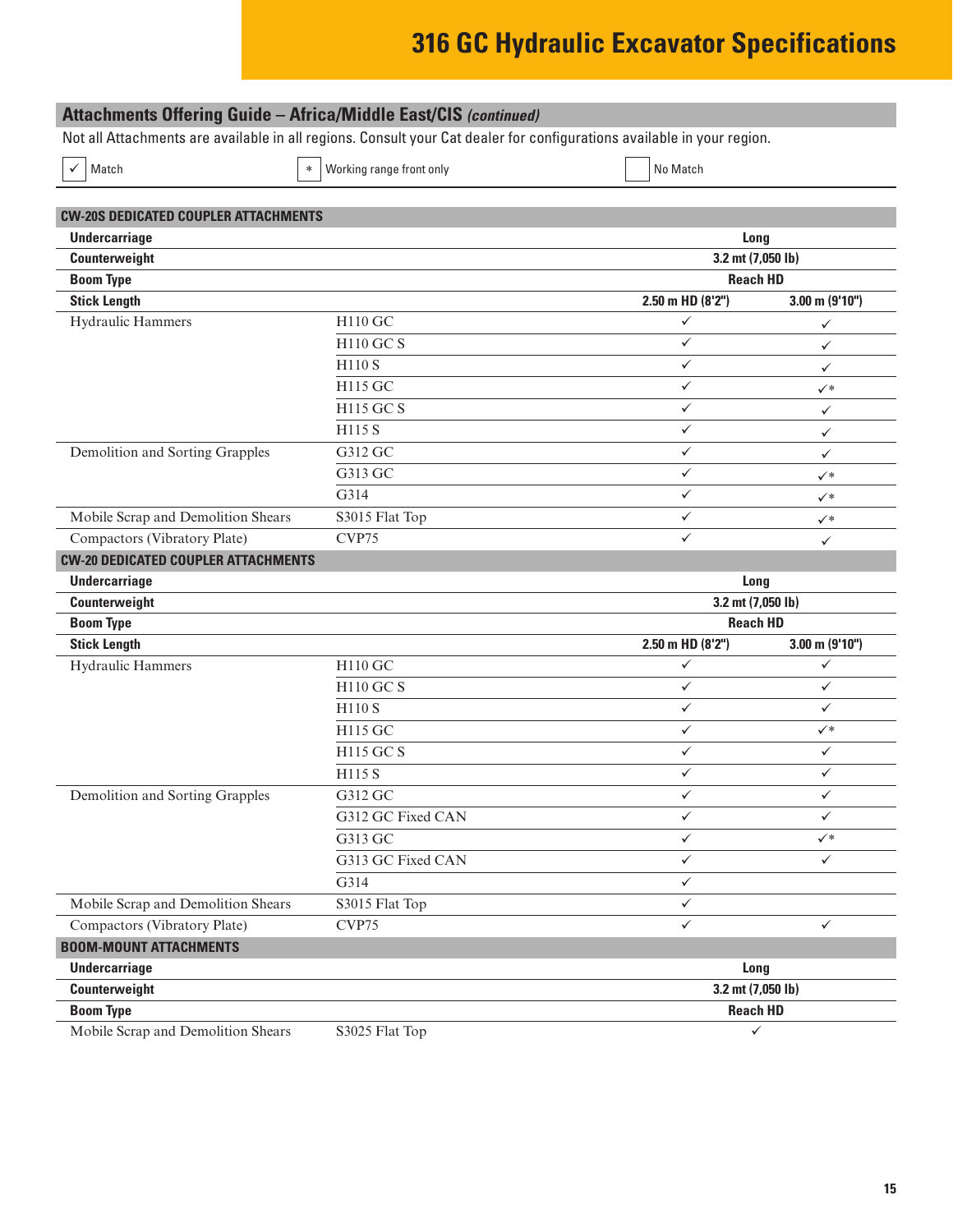<span id="page-15-0"></span>

| <b>Attachments Offering Guide - South America</b>                                                                      |                                      |                   |                     |  |  |
|------------------------------------------------------------------------------------------------------------------------|--------------------------------------|-------------------|---------------------|--|--|
| Not all Attachments are available in all regions. Consult your Cat dealer for configurations available in your region. |                                      |                   |                     |  |  |
| Working range front only<br>Match                                                                                      |                                      | No Match          |                     |  |  |
|                                                                                                                        |                                      |                   |                     |  |  |
| <b>PIN-ON ATTACHMENTS</b>                                                                                              |                                      |                   |                     |  |  |
| Counterweight                                                                                                          | 3.2 mt (7,050 lb)<br><b>Reach HD</b> |                   |                     |  |  |
| <b>Boom Type</b>                                                                                                       |                                      |                   |                     |  |  |
| <b>Stick Length</b>                                                                                                    |                                      | 2.50 m HD (8'2")  | $3.00$ m $(9'10'')$ |  |  |
| Hydraulic Hammers                                                                                                      | H110 GC                              | ✓                 | $\checkmark$        |  |  |
|                                                                                                                        | H110 GC Side Mount                   | $\checkmark$      | $\checkmark$        |  |  |
|                                                                                                                        | H110 GC S                            | $\checkmark$      | $\checkmark$        |  |  |
|                                                                                                                        | <b>H110 S</b>                        | ✓                 | $\checkmark$        |  |  |
|                                                                                                                        | H115 GC                              | $\checkmark$      | $\checkmark$        |  |  |
|                                                                                                                        | H115 GC Side Mount                   | $\checkmark$      | $\checkmark$        |  |  |
|                                                                                                                        | H115 GC S                            | ✓                 | $\checkmark$        |  |  |
|                                                                                                                        | H115 S                               | $\checkmark$      | $\checkmark$        |  |  |
| Demolition and Sorting Grapples                                                                                        | G314                                 | $\checkmark$      | $\checkmark$        |  |  |
| Mobile Scrap and Demolition Shears                                                                                     | S3015 Flat Top                       | ✓                 | $\checkmark$        |  |  |
| Compactors (Vibratory Plate)                                                                                           | CVP75                                | ✓                 | ✓                   |  |  |
| <b>CAT PIN GRABBER COUPLER ATTACHMENTS</b>                                                                             |                                      |                   |                     |  |  |
| <b>Undercarriage</b>                                                                                                   |                                      | Long              |                     |  |  |
| Counterweight                                                                                                          |                                      | 3.2 mt (7,050 lb) |                     |  |  |
| <b>Boom Type</b>                                                                                                       |                                      |                   | <b>Reach HD</b>     |  |  |
| <b>Stick Length</b>                                                                                                    |                                      | 2.50 m HD (8'2")  | $3.00$ m $(9'10'')$ |  |  |
| Hydraulic Hammers                                                                                                      | H110 GC                              | ✓                 | $\checkmark$        |  |  |
|                                                                                                                        | H110 GC Side Mount                   | $\checkmark$      | $\checkmark$        |  |  |
|                                                                                                                        | <b>H110 GC S</b>                     | $\checkmark$      | $\checkmark$        |  |  |
|                                                                                                                        | <b>H110 S</b>                        | ✓                 | $\checkmark$        |  |  |
|                                                                                                                        | H115 GC                              | $\checkmark$      | $\checkmark$        |  |  |
|                                                                                                                        | H115 GC Side Mount                   | $\checkmark$      | $\checkmark$        |  |  |
|                                                                                                                        | H115 GC S                            | ✓                 | ✓                   |  |  |
|                                                                                                                        | H115 S                               | ✓                 | ✓                   |  |  |
| Demolition and Sorting Grapples                                                                                        | G314                                 | $\checkmark^*$    |                     |  |  |
| Mobile Scrap and Demolition Shears                                                                                     | S3015 Flat Top                       | $\checkmark^*$    |                     |  |  |
| Compactors (Vibratory Plate)                                                                                           | CVP75                                | $\checkmark$      | $\checkmark$        |  |  |
| <b>BOOM-MOUNT ATTACHMENTS</b>                                                                                          |                                      |                   |                     |  |  |
| <b>Undercarriage</b>                                                                                                   |                                      |                   | Long                |  |  |
| Counterweight                                                                                                          |                                      | 3.2 mt (7,050 lb) |                     |  |  |
| <b>Boom Type</b>                                                                                                       |                                      |                   | <b>Reach HD</b>     |  |  |
| Mobile Scrap and Demolition Shears                                                                                     |                                      |                   | $\checkmark$        |  |  |
|                                                                                                                        | S3025 Flat Top                       |                   |                     |  |  |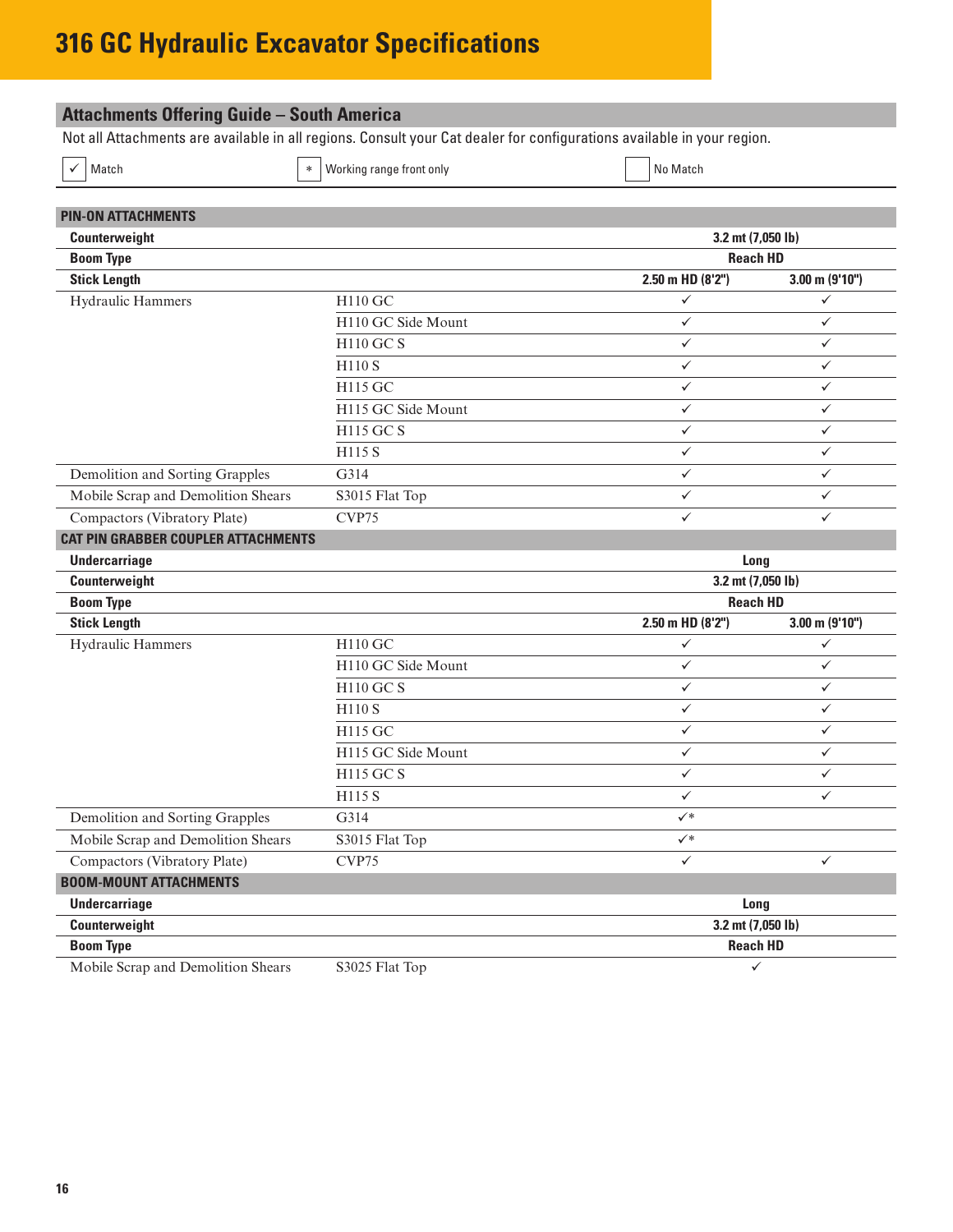# <span id="page-16-0"></span>**Standard and Optional Equipment**

Standard and optional equipment may vary. Consult your Cat dealer for details.

|                                           | <b>Standard</b>   | <b>Optional</b> |                                                                                        | <b>Standard</b> | <b>Optional</b> |
|-------------------------------------------|-------------------|-----------------|----------------------------------------------------------------------------------------|-----------------|-----------------|
| <b>BOOMS AND STICKS</b>                   |                   |                 | <b>ENGINE</b>                                                                          |                 |                 |
| 4.65 m (15'3") Reach HD boom              | ✓                 |                 | Three selectable modes:                                                                | ✓               |                 |
| 2.5 m (8'2") Reach HD stick               |                   | ✓               | Power, Smart, ECO                                                                      |                 |                 |
| 3.0 m (9'8") Reach stick                  |                   | $\checkmark$    | 52° C (125° F) high-ambient cooling                                                    | ✓               |                 |
| <b>CAB</b>                                |                   |                 | capability                                                                             | $\sqrt{2}$      |                 |
| Sound suppressed with viscous mounts      | $\checkmark$      |                 | $-18^{\circ}$ C (-0.4° F) cold start capability                                        |                 | $\sqrt{3}$      |
| High-resolution 203 mm (8") LCD           | ✓                 |                 | $-25^{\circ}$ C ( $-13^{\circ}$ F) cold start capability<br>Electric fuel priming pump | $\checkmark$    |                 |
| touchscreen monitor                       |                   |                 |                                                                                        | ✓               |                 |
| Mechanically adjustable seat              | $\checkmark$      |                 | Two-stage fuel filtration system                                                       |                 |                 |
| with headrest                             |                   |                 | Sealed double-element air filter<br>with pre-cleaner                                   | ✓               |                 |
| Automatic bi-level air conditioner        | $\checkmark$<br>✓ |                 | <b>HYDRAULIC SYSTEM</b>                                                                |                 |                 |
| Keyless push-to-start engine control      |                   |                 | Electronic main control valve                                                          | ✓               |                 |
| Floor-mounted adjustable consoles         | ✓                 |                 | Electronic control pump                                                                | ✓               |                 |
| 1-button joystick                         | ✓                 |                 | Boom and stick regeneration circuits                                                   | ✓               |                 |
| 3-button joystick                         |                   | ✓               | Automatic hydraulic oil warm up                                                        | ✓               |                 |
| AM/FM radio with USB and AUX port         | $\checkmark$      |                 | Automatic two-speed travel                                                             | ✓               |                 |
| 24V DC outlet                             | ✓                 |                 | Hammer lines                                                                           |                 | ✓               |
| Cup holder and storage compartments       | ✓                 |                 | Hammer floor pedal kit                                                                 |                 | ✓               |
| 70/30 tempered glass windshield           | ✓                 |                 |                                                                                        | $\checkmark$    |                 |
| Upper radial wiper with washer            | $\checkmark$      |                 | High performance hydraulic return filter                                               |                 |                 |
| Openable steel hatch                      | ✓                 |                 | <b>SAFETY AND SECURITY</b>                                                             |                 |                 |
| Dome light                                | ✓                 |                 | Anti-skid plating with countersunk bolts                                               | ✓               |                 |
| Washable floor mat                        | ✓                 |                 | Handrail and handhold                                                                  | ✓               |                 |
| <b>CAT TECHNOLOGY</b>                     |                   |                 | Lockable external tool/storage box                                                     | ✓               |                 |
| Cat Product Link™                         | ✓                 |                 | Ground level accessible secondary<br>engine shutoff switch                             | ✓               |                 |
| <b>ELECTRICAL SYSTEM</b>                  |                   |                 | Mirror package                                                                         | ✓               |                 |
| 750 CCA maintenance-free batteries $(x2)$ | ✓                 |                 | Rearview camera                                                                        |                 | ✓               |
| Electrical disconnect switch              | $\checkmark$      |                 | Signaling/warning horn                                                                 | ✓               |                 |
| LED left-side boom and chassis lights     | ✓                 |                 |                                                                                        |                 |                 |
| LED right-side boom light                 |                   | $\checkmark$    | Hydraulic lockout lever                                                                | ✓               | $\sqrt{4}$      |
| LED cab light                             | ✓                 |                 | Travel alarm with cancel switch                                                        |                 |                 |

1 All regions except Taiwan

2 All regions except CIS

3 CIS and Africa, Middle East only. Standard for CIS

4 Standard in South America

*(continued on next page)*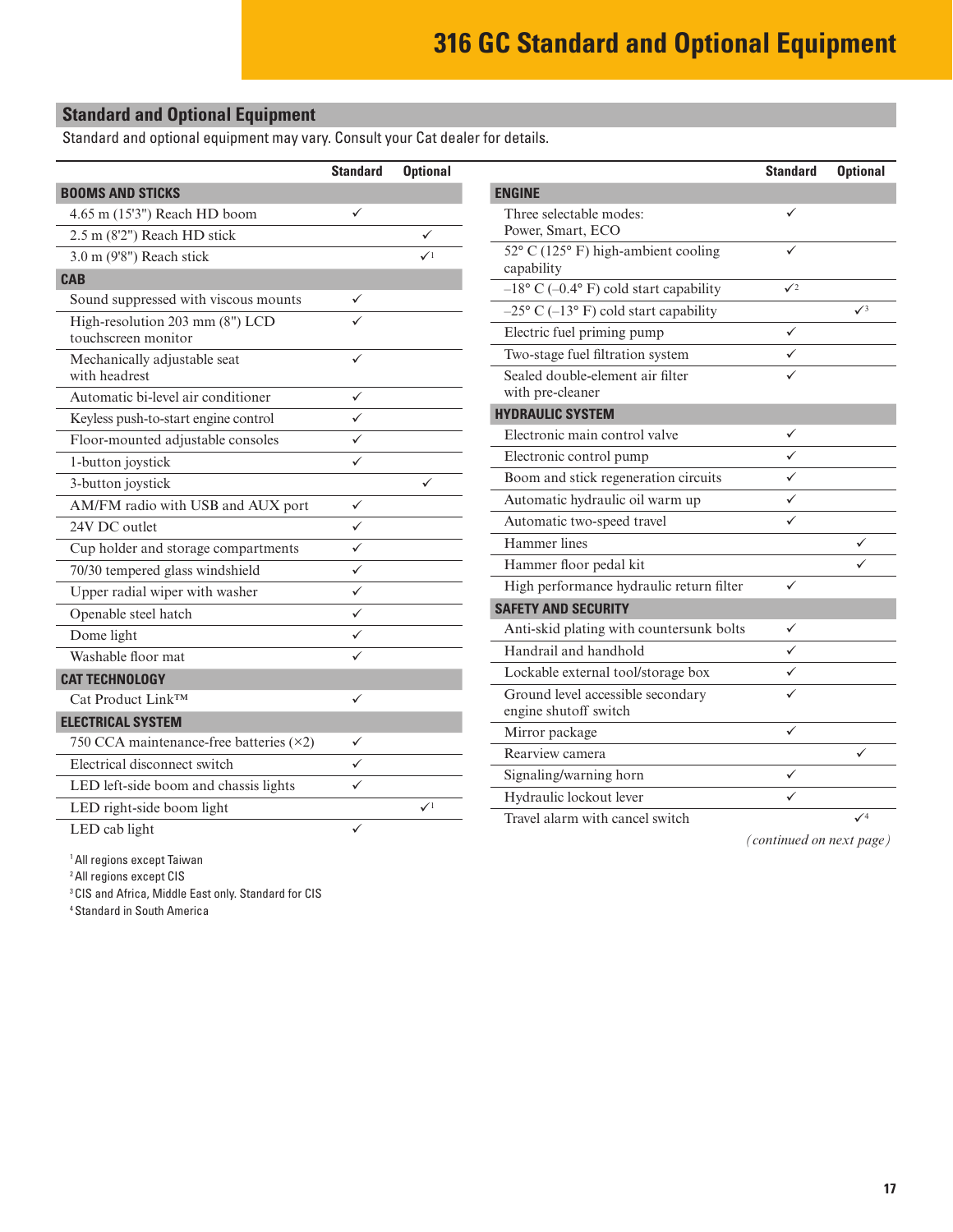### **Standard and Optional Equipment** *(continued)*

Standard and optional equipment may vary. Consult your Cat dealer for details.

|                                | <b>Standard</b> | <b>Optional</b> |                                                            | <b>Standard</b> | <b>Optional</b> |
|--------------------------------|-----------------|-----------------|------------------------------------------------------------|-----------------|-----------------|
| <b>SERVICE AND MAINTENANCE</b> |                 |                 | <b>UNDERCARRIAGE AND STRUCTURES</b>                        |                 |                 |
| Grouped location of filters    |                 |                 | $500 \text{ mm}$ (20") triple grouser shoes                |                 |                 |
| Radiator screen                |                 |                 | $600 \text{ mm}$ (24") triple grouser shoes                |                 | $\sqrt{1}$      |
| $S$ O $SSM$ sampling ports     |                 |                 | 700 mm (28") triple grouser shoes<br>with additional steps |                 | $\checkmark$    |
|                                |                 |                 | 770 mm (30") triple grouser shoes<br>with additional steps |                 | $\checkmark$    |
|                                |                 |                 | Center track guiding guard                                 |                 |                 |

3.2 mt (7,050 lb) counterweight  $\checkmark$ 

Tie-down points  $\checkmark$ 

1 All regions except Taiwan

5 All regions except Taiwan, and Africa, Middle East

Grease lubricated track link  $\checkmark$ Bottom guards  $\checkmark$ Travel motor guards  $\checkmark$